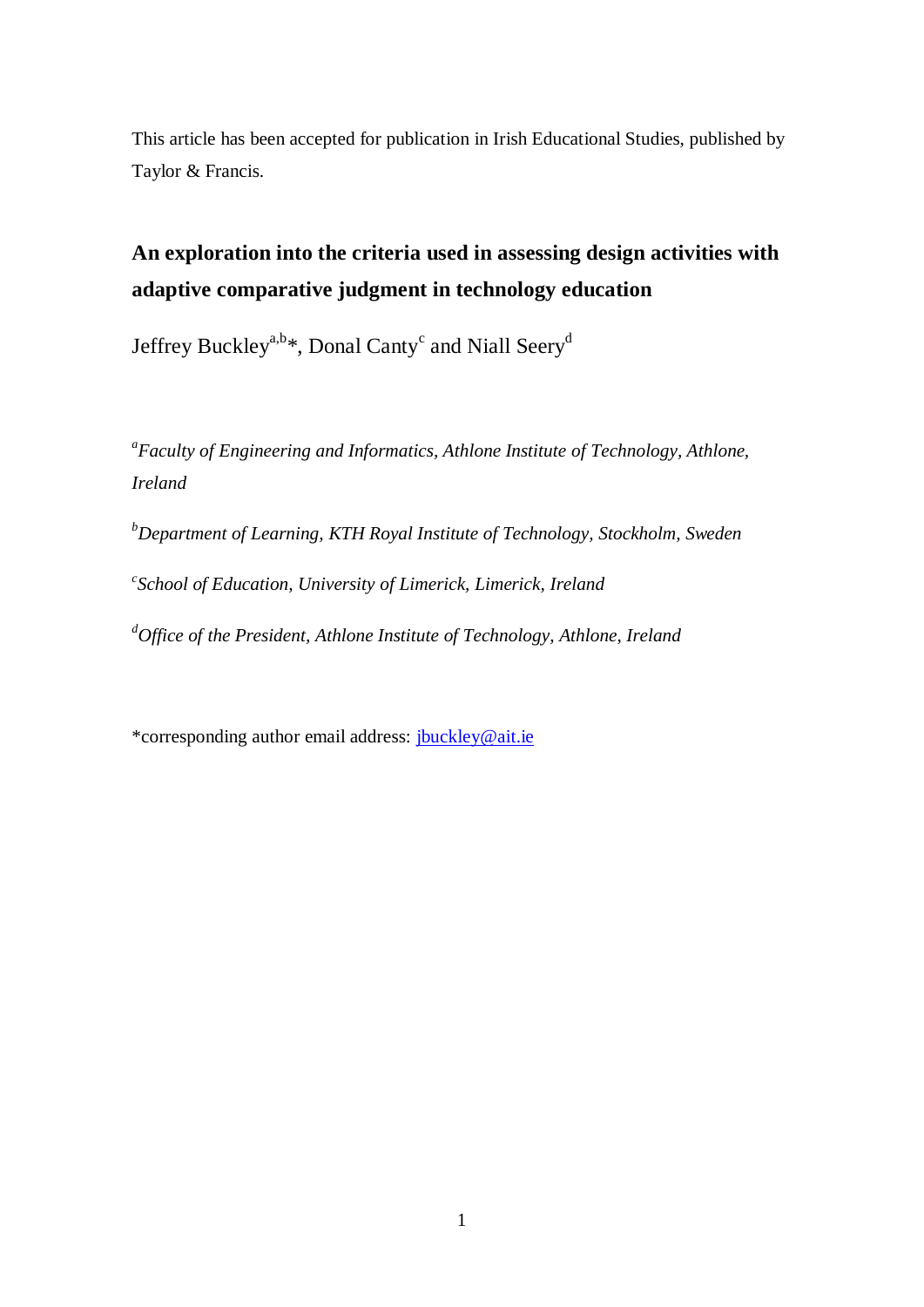## **An exploration into the criteria used in assessing design activities with adaptive comparative judgment in technology education**

The use of design assignments for teaching, learning, and assessment is considered a signature of technology education. However, there are difficulties in the valid and reliable assessment of features of quality within designerly outputs. In light of recent educational reforms in Ireland, which see the introduction of classroom based assessments centring on design in the technology subjects, it is paramount that the implementation of design assessment is critically considered.

An exploratory study was conducted with a  $1<sup>st</sup>$  year cohort of initial technology teacher education students ( $N = 126$ ) which involved them completing a design assignment and subsequent assessment process through the use of adaptive comparative judgement (ACJ). In considering the use of ACJ as a potential tool for design assessment at post-primary level, data analysis focused on criteria used for assessment. Results indicate that quantitative variables, i.e., the amount of work done, can significantly predict performance ( $\mathbb{R}^2 = .333$ ,  $p < .001$ ), however qualitative findings suggest that quantity may simply align with quality. Further results illustrate a significant yet practically meaningless bias may exist in the judgement of work through ACJ ( $\varphi$  = .082, *p* <.01) and that there was need to use varying criteria in the assessment of design outputs.

Keywords: adaptive comparative judgement; assessment; design; educational reform; technology education

## **Introduction**

Technology education in Ireland at post-primary level consists of the four subjects of Wood Technology, Applied Technology, Engineering, and Graphics at Junior Cycle (lower post-primary education, students aged  $\approx$  12-15), and as the four subjects of Construction Studies, Technology, Engineering, and Design and Communication Graphics at Senior Cycle (upper post-primary education, students aged  $\approx 16{\text -}18$ ). Traditionally, Irish technology education was considered to be craft orientated with possible movement towards a design approach (Carty and Phelan 2006), however,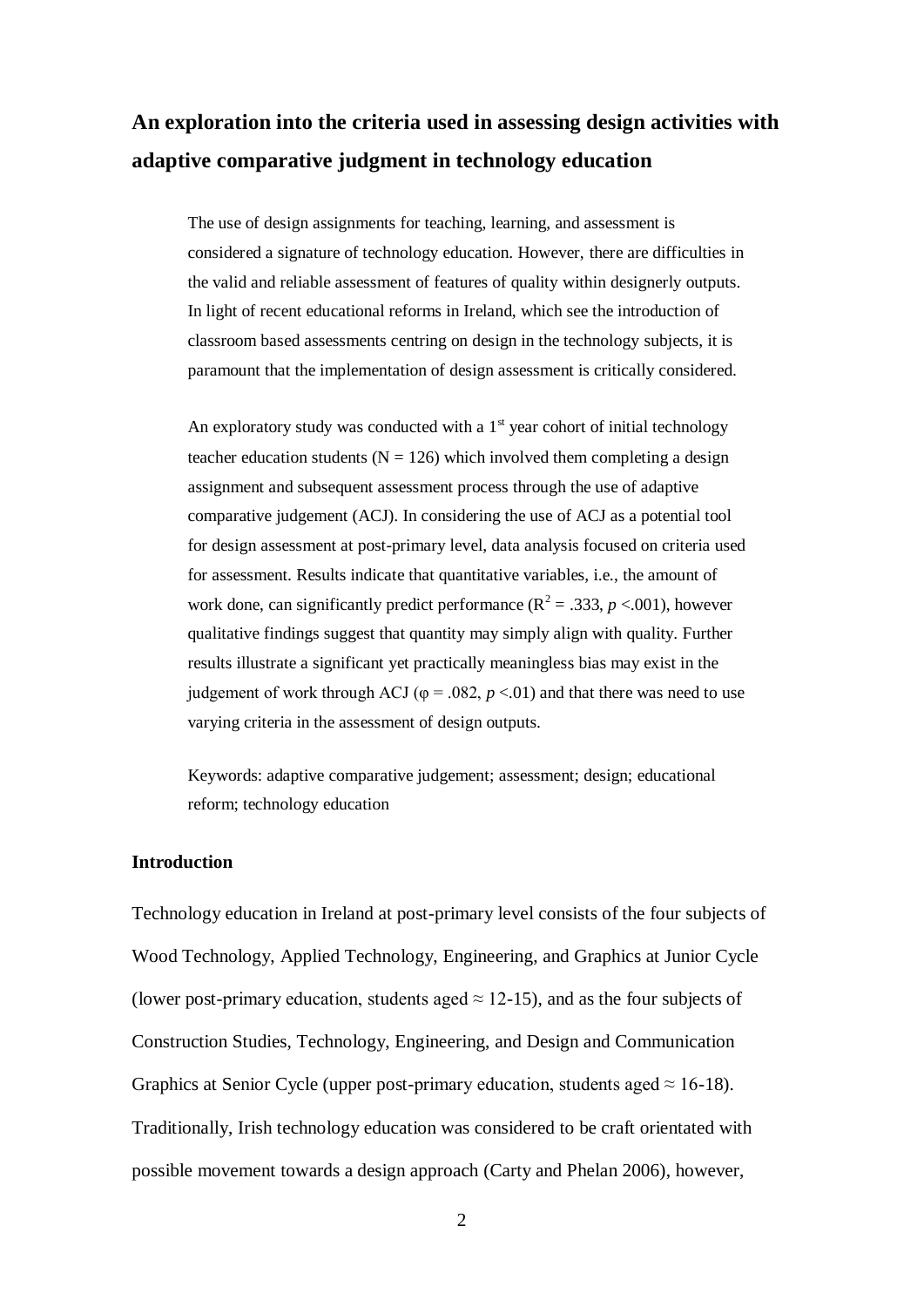contemporary technology education in Ireland, as a result of the recent reforms at Junior and Senior Cycle, illustrate that philosophical shift towards embracing design based education.

In the current Junior Cycle reform, the assessment mechanism is of particular pertinence for the technology subjects due to the prevalence of open-ended project work which largely takes the format of design assignments. In the new Wood Technology and Applied Technology subjects the emphasis is now placed on design as an iterative process (NCCA 2018c, 2018a), design in the Engineering subject is now being framed as cyclical problem solving (NCCA 2018b), and design in the Graphics subject is conceptual with the 'make' element taking the form of a computer aided design (CAD) model much like the Senior Cycle Design and Communication Subject (NCCA 2019).

In addition to the introduction and reframing of design in the Junior Cycle technology subject's project work, the new specifications see the introduction of classroom-based assessments (CBA's) presenting two additional critical milestones for formative feedback based on open-ended projects in each subject. Therefore, there are now three critical, national level, design-based projects in each of the Junior Cycle technology subjects, two CBA's and a final project. These require valid and reliable assessment mechanisms for formative and summative purposes. As there are many difficulties associated with the assessment of such open-ended project work in technology education (Kimbell 2007), there is a need to consider mechanisms for the enactment of design assessment to ensure an equitable and fair education system for all students.

#### **Assessing design in technology education**

Sadler (2009) describes two significant implications for the validity of assessment of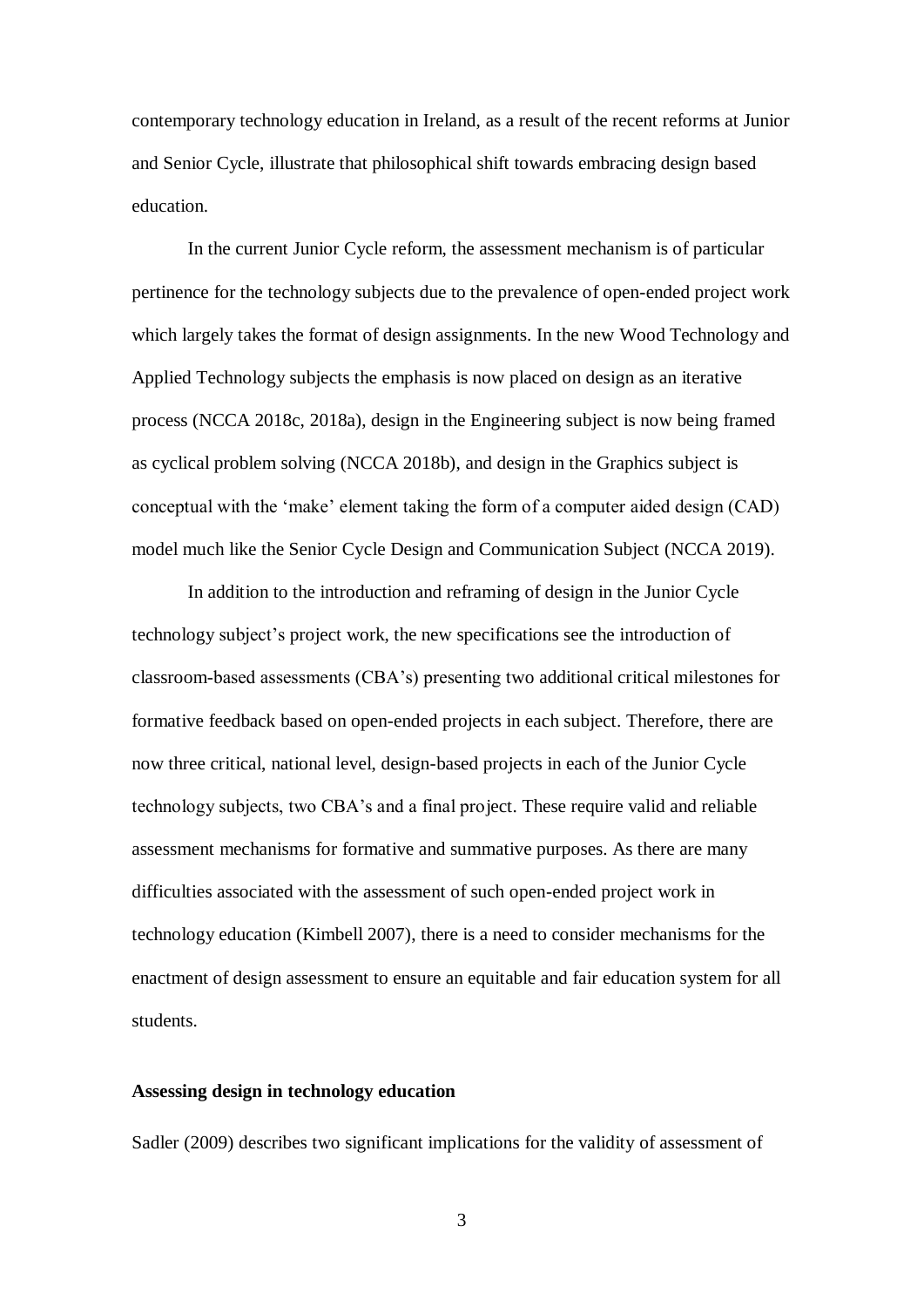open-ended tasks using criterion-referenced assessment such as what is done in technology education in Ireland. The first is that the sum of the criterion-referenced scores may not align with the holistic professional opinion of the assessor, and the second is that a rubric may not adequately account for the idiosyncrasies inherent in a student's work such that a student may do something exceptional yet unexpected. These issues are heightened in technology subjects as students can demonstrate competency or excellence in dramatically different ways (Kimbell 2007) with outcomes of design solutions often involving more variables than can be incorporated into assessment criteria (Williams 2000). In addition to this, the validity of assessing the design aspect to project work in the Irish technology subjects is questionable, as it is with design work in many other areas. There is a craft element which is objectively visible through the artefacts which are produced by students, however the design journey is represented through a diary-style portfolio. While design in the Irish technology subjects has theoretically always placed emphasis on the process as well as the product of learning through design as evidenced by the inclusion of a portfolio, the inclusion of the portfolio alone does not imply alignment of the intended and assessed curricula (Kurz et al. 2010). For example, while the aim of a portfolio may be to describe the process of design and of students learning, it may be assessed as a product in and of itself if assessors are biased towards the quality of outputs within the portfolio. Furthermore, if students treat design portfolios as products rather than as documentation of their design journeys in attempts to conform to assessment criteria and align outputs to specific criteria they bring into question the validity of the use of portfolios as an assessment instrument (Seery, Canty, and Phelan 2012).

In light of this, the problem with assessing design related outcomes in technology education is that the assessment is "trying to measure evidence of thinking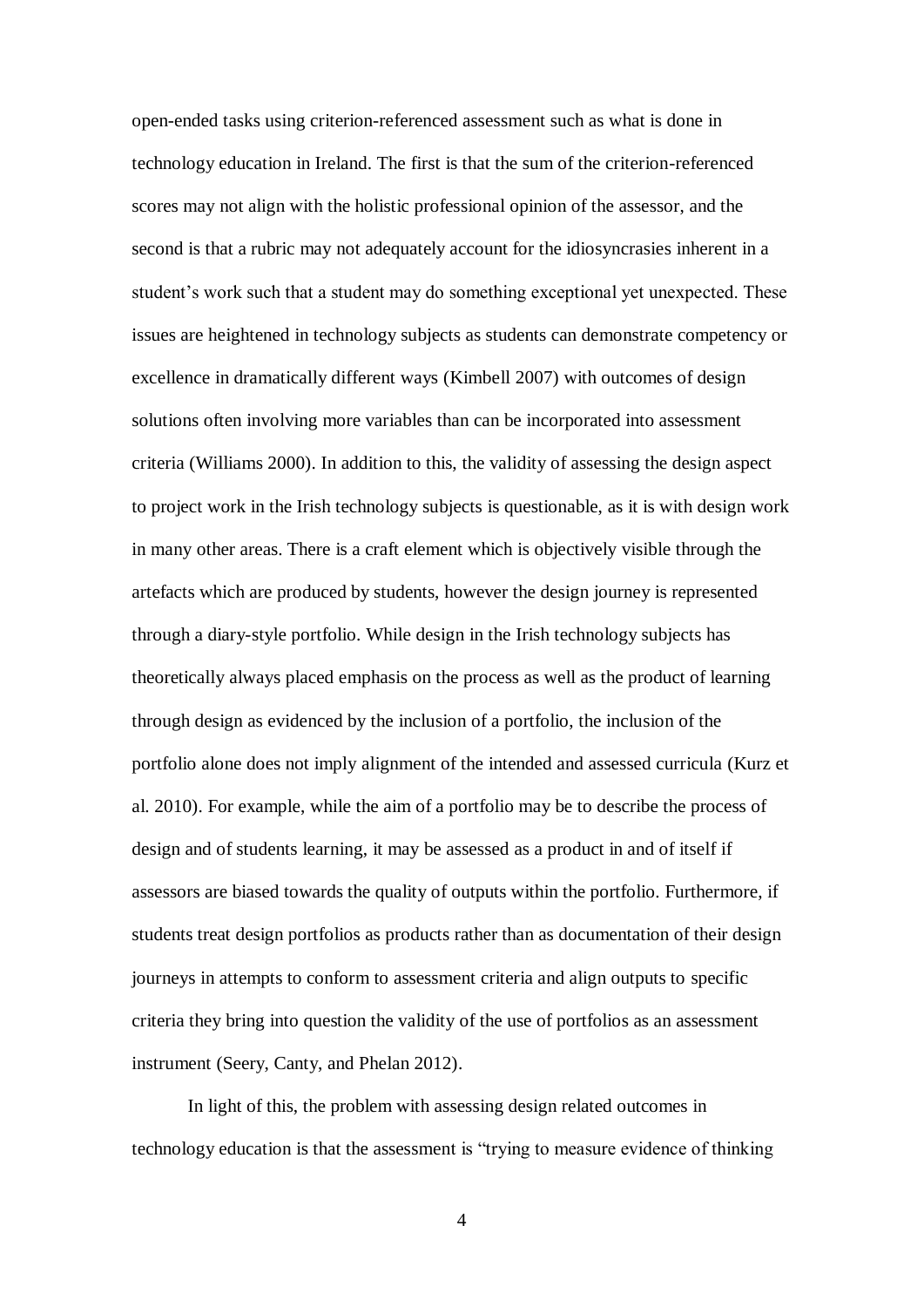while encouraging diversity within a system predicated on standardisation and weighted criteria" (Seery, Canty, and Phelan 2012, 208). However, despite the difficulties with assessing design, there are many potential solutions. Perhaps the most widely researched method to addressing this problem, at least within technology education, is the use of adaptive comparative judgement (ACJ). Pioneered through project e-scape for design related outputs in technology education (Kimbell et al. 2009, 2005, 2007), ACJ involves a group of assessors making judgements on a range of projects based on Thurstone's (1927) Law of Comparative Judgement and has been found to be a highly reliable method to assess design related outputs (Bartholomew and Yoshikawa-Ruesch 2018).

#### **Adaptive comparative judgement**

## *The method of adaptive comparative judgement*

A number of studies present comprehensive explanations of the ACJ method. Pollitt (2012a, 2012b) describes the process in detail with specific emphasis on the underpinning theory and mathematics, while Seery, Buckley, Delahunty and Canty (2018) provide a detailed account of the use of ACJ in technology education practice. These studies, in conjunction with the wide variety of applications of ACJ across multiple different contexts, described in a systematic review by Bartholomew and Yoshikawa-Ruesch (2018), suggest that a complete account of the process is not required so as to avoid repetition within the literature. However, the majority of previous studies focus on ACJ as an assessment tool, and while this is considered in the current study, much of the focus here is placed on the qualitative commentary that ACJ facilitates the collection of. For this reason, a brief account of the ACJ method will be provided to contextualise the collection of qualitative data.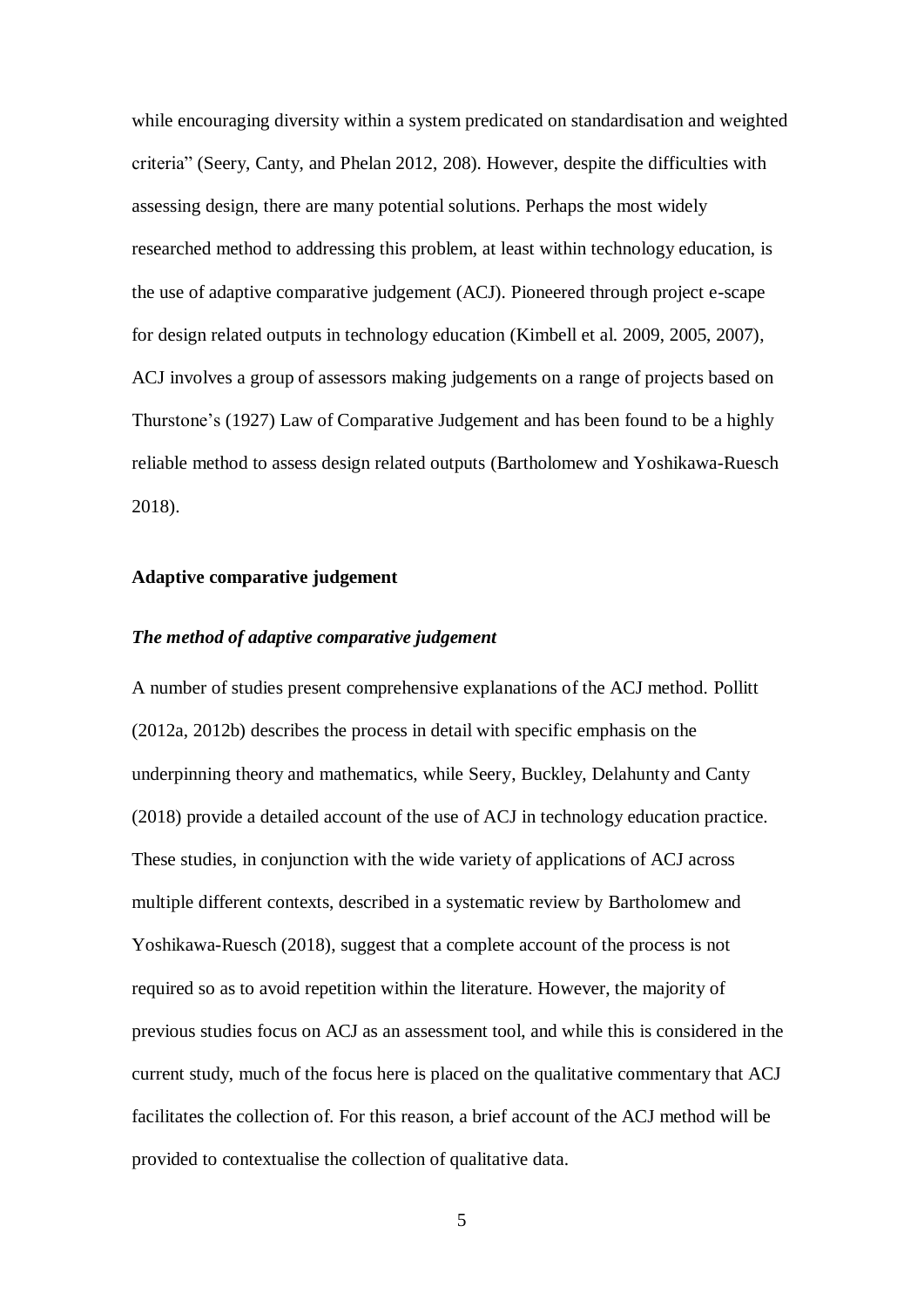The ACJ method involves three components, (1) an assortment of digitised pieces of work which are the subject of the assessment process, (2) a cohort of people who use the ACJ method to assess the work, and (3) the ACJ system which is a webbased system that controls the assessment process. For coherency in this paper and with the pertinent literature, the pieces of work subject to assessment will be described as 'portfolios' and the assessors will be described as 'judges'. Once all portfolios are uploaded to the ACJ system, the process begins by presenting a judge with two of them. The judge then makes a determination on which of the two portfolios is better, and this decision can be based on a holistic judgement or external itemised criteria depending on the agenda of the assessment. Once a decision is made, judges are given an opportunity to provide two types of commentary. The first is commentary about each portfolio which can serve as a feedback function for students. The second is commentary explaining why they chose a particular portfolio as being better than the other. This can be used in multiple ways, such as an audit mechanism to qualify spurious judgments and also to gain insight into the qualities of work considered to be indicative of capability. This process then progresses with the judge being shown a new pair of portfolios to make a judgement on and to provide commentary for, and is repeated multiple times with multiple judges until the required number of judgements are made. The outputs of this process include a rank order from better to worse of all portfolios with relative distances in quality denoted by parameter values (*z*-scores), misfit statistics denoting both judge and portfolio outliers, and commentary provided by judges on each portfolio and on their decision processes. It is important to clarify that the rank order which is produced is relative and does not provide any denotation of quality other than relative performance. In practice, the highest ranking portfolio may not necessarily be high quality work and the lowest ranking portfolio may not be poor quality. They were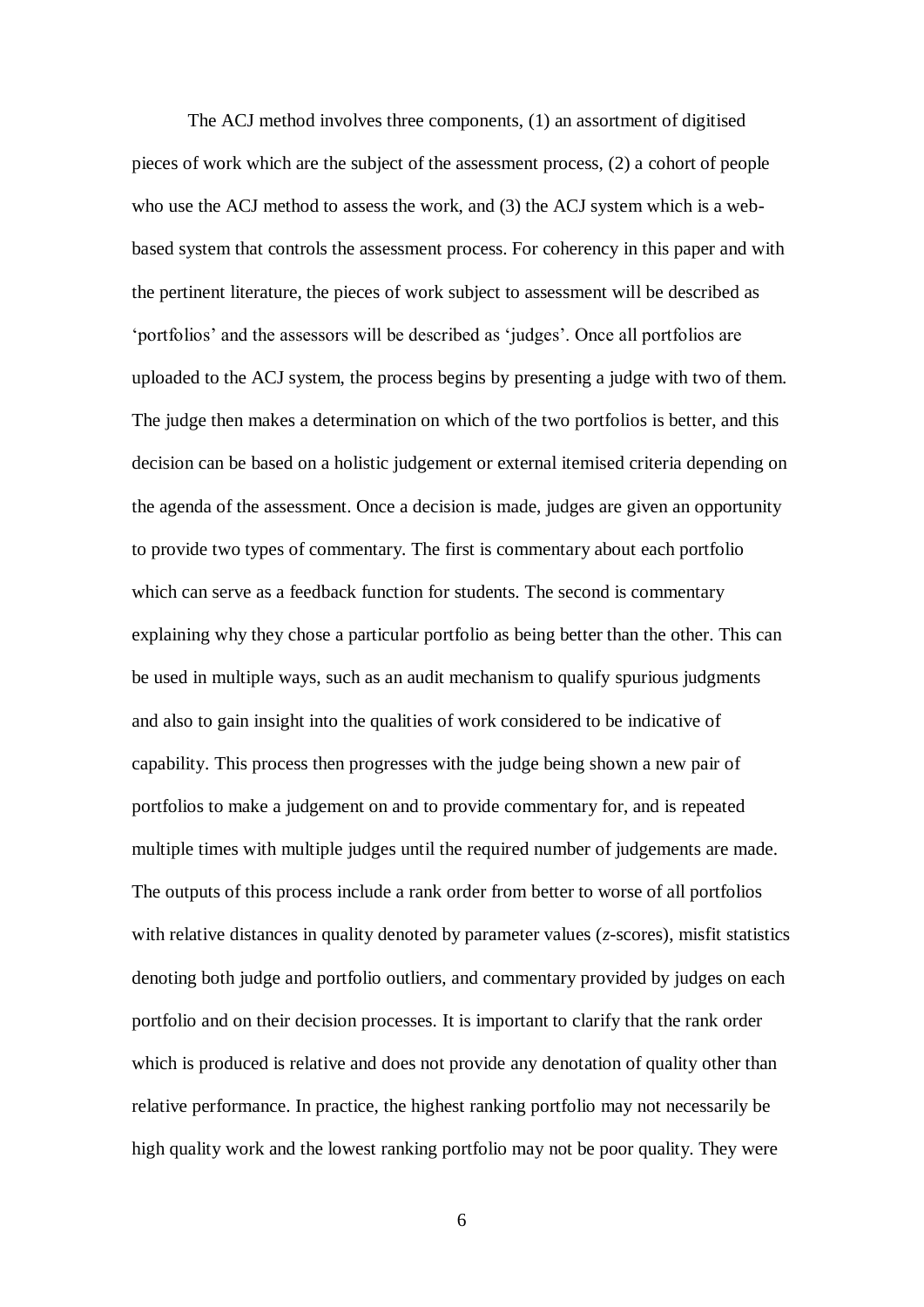simply judged to be the highest and lowest performing portfolios within the sample by that particular group of judges. The transposition of the rank to alternative descriptors such as grades requires an additional step and likely expert evaluation.

#### *Benefits of comparative judgement*

There are a variety of terms used to describe the fundamental process of comparative judgement in relation to assessment. These include, for example, comparative judgement, pairwise comparison, paired comparison, pairwise judgements, and comparative pairs. These terms are all synonymous, with the only exception being adaptive comparative judgement, which describes a difference in the sorting algorithm (Pollitt 2012b) but not in the experience of the judge. As such, all of these forms of comparative assessment share the same educational benefits. Arguably the largest benefit to the use of ACJ is the high level of reliably in the assessment of open-ended outputs which is regularly observed in studies which have used it. Within technology education, studies utilising ACJ consistently report interrater reliability values of >.93 (Kimbell 2012; Seery, Canty, and Phelan 2012; Bartholomew et al. 2017; Bartholomew, Strimel, and Jackson 2018; Seery et al. 2018) with reliability scores of >.80 frequently found in other subject areas (Pollitt 2012b; Jones, Swan, and Pollitt 2015; Newhouse 2014; Steedle and Ferrara 2016). This is achieved by changing the assessment question from asking assessors to assign specific marks to student outputs based on often illdefined criteria to asking them to make a professional holistic judgement on quality between two portfolios, a typically easier assessment question to answer. Additionally, by including a variety of judges in the process, biases held by judges can theoretically be mitigated and therefore the validity of the assessment process can be increased. However, if the entire cohort of judges holds similar biases such mitigation cannot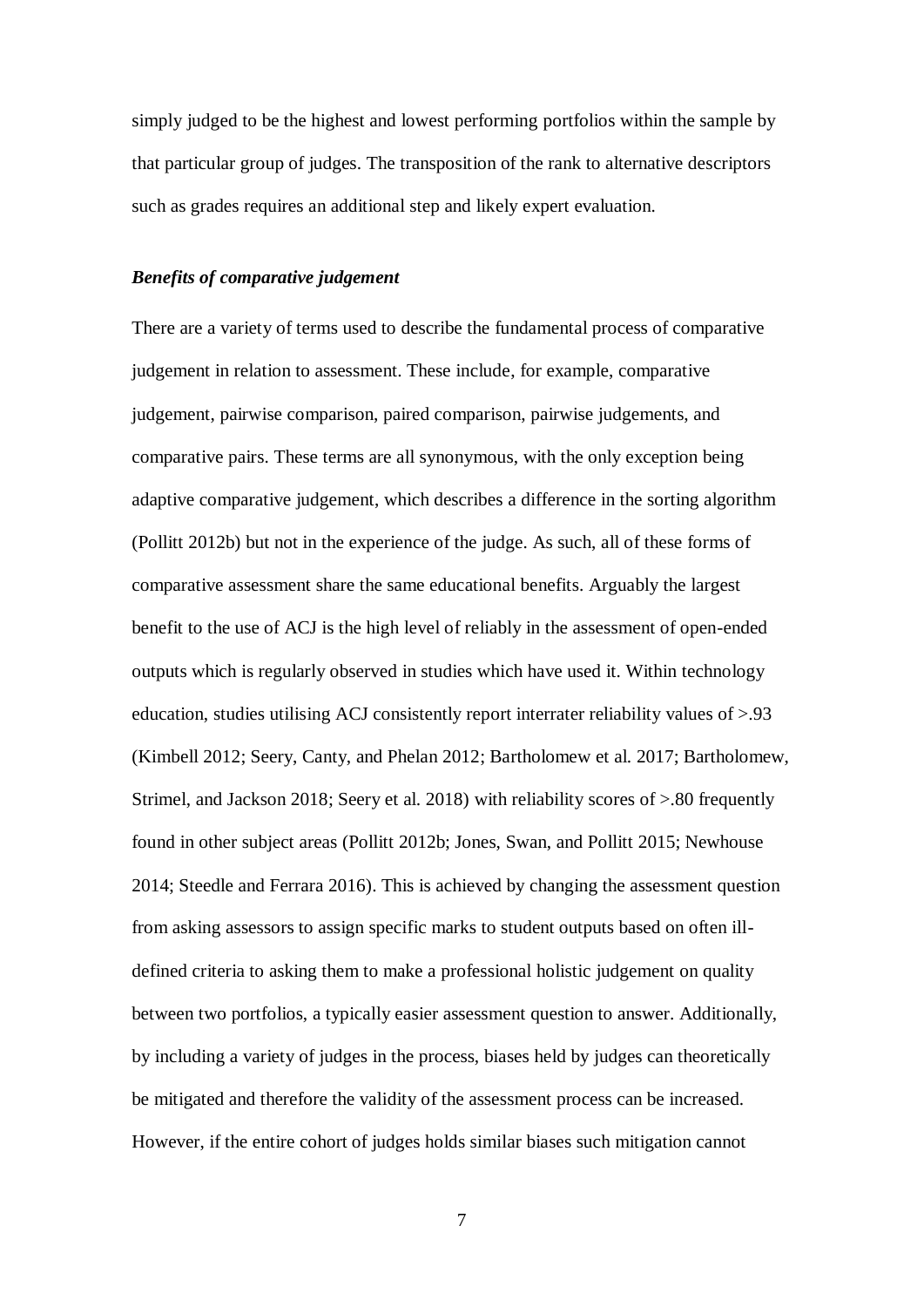occur. In such a case questions of validity shift from a biased judge to a potentially biased task or general bias towards the nature of the activity. The addition of misfit statistics further adds to the validity of the use of ACJ, as if a portfolio or judge is an outlier, i.e. if there is inconsistency with judgments associated with a particular portfolio or which are made by a specific judge, these are visible and related qualitative commentary can be used as an audit mechanism. Another regularly purported benefit of ACJ is that the students can act as judges (e.g., Canty, Seery, and Phelan 2012; Seery et al. 2018, 2012), thus integrating them into the assessment process which is viewed as a valuable learning opportunity (Nicol and Macfarlane-Dick 2006; Sadler 2009).

A critical aspect of the adoption of ACJ is the time commitment taken to assess work. There is insufficient data to make an adjudication on this, as some studies suggest ACJ is quicker than traditional grading methods (e.g., Newhouse 2014; Steedle and Ferrara 2016), others suggest that traditional grading takes less time (Bartholomew and Yoshikawa-Ruesch 2018), while others suggest both approaches require a comparable time investment (Coertjens et al. 2017). However, it is unlikely that debating the time cost of the use of ACJ will ever lead to a simple answer due to the multitude of variables impacting the decision such as judge expertise, the format of the traditional rubric, the nature of the portfolios being assessed, the subject area, and the number of judges involved in the process. Instead, it is perhaps more appropriate to use existing evidence as a guide, however the decision should weigh up the benefits of potentially increased reliability and validity and the opportunity to integrate students into the assessment process with the cost and logistical implications. Finally, in relation to the adoption of ACJ as a tool for national assessment, logistically judges can be based anywhere as evidenced by Bartholomew, Yoshikawa, Hartell and Strimel (2019) where judges from Ireland, the UK, Sweden and the USA judged student work created in the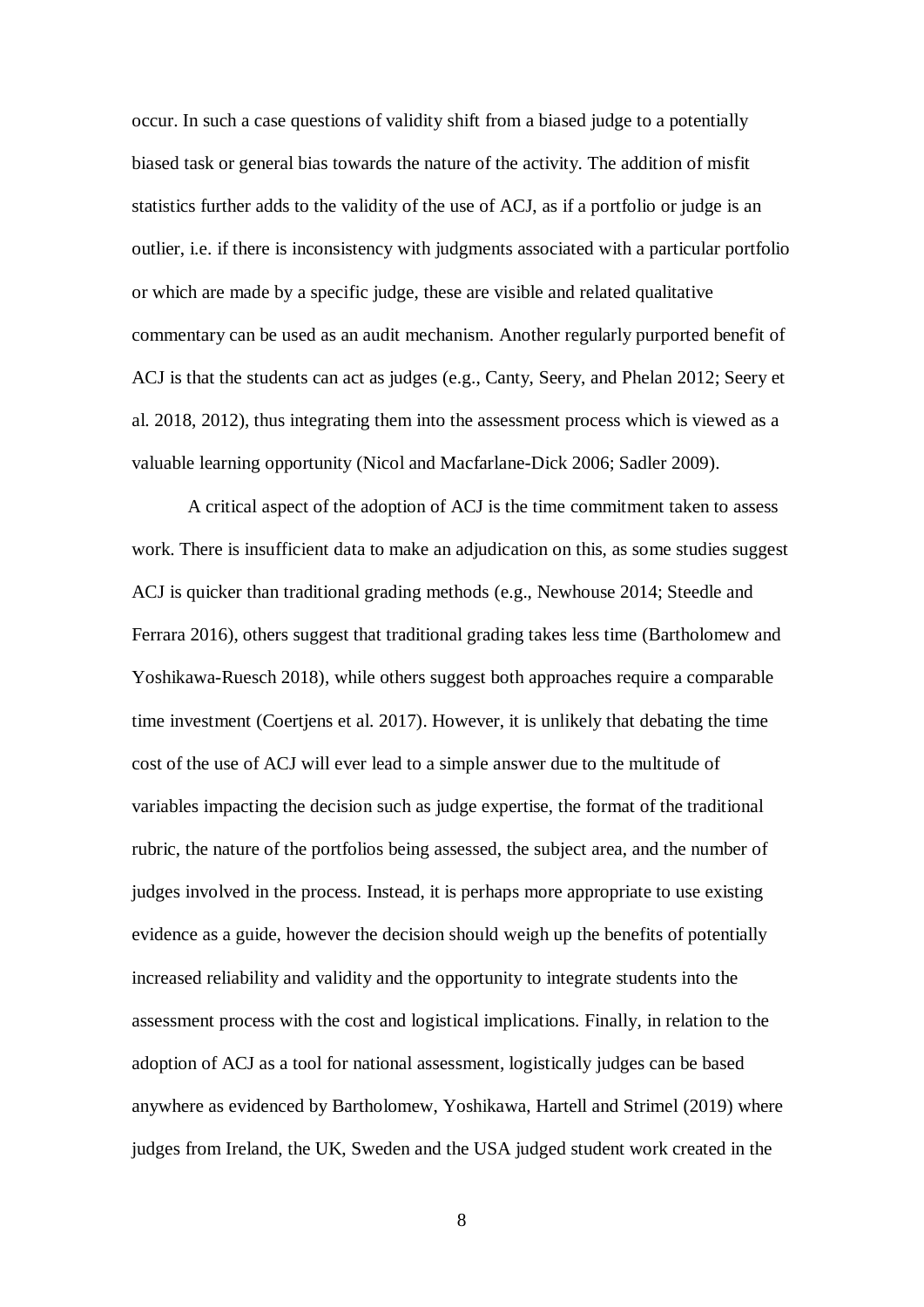USA. As judges, likely to be teachers in a national context, adjudicate as a cohort, they are given more freedom in making professional judgements, and their decisions form a collective consensus such that no individual judge would be responsible for the grades assigned to individual students, a process that can be implemented in multiple ways by transforming the parameter values to percentages.

## **Study purpose**

In viewing ACJ as a potentially viable method of assessment for design activities in Irish technology education, there is sufficient evidence to indicate that it could work in practice. However, pragmatic and logistical questions would need to be considered based on specific cases of implementation. A more critical question which must be considered is the need for such a mechanism. Conventional rubrics have traditionally been used and the adoption of an ACJ style approach would see a substantial paradigm shift in terms of the assessment process. In considering the need for an ACJ style approach to the assessment of design related outputs, the decision making process of judges needs to be explored with respect to the open-ended outputs typical of assignments in technology subjects, and therefore this study is centred on the research question of what variables, both quantitative and qualitative, do judges consider when making holistic comparative assessments of design related outputs when presented in an ACJ style environment.

#### **Method**

#### *Approach and participants*

To investigate the criteria used by judges when making comparative judgements, a cohort of 1<sup>st</sup> Year undergraduate students (N = 126) studying on an Initial Technology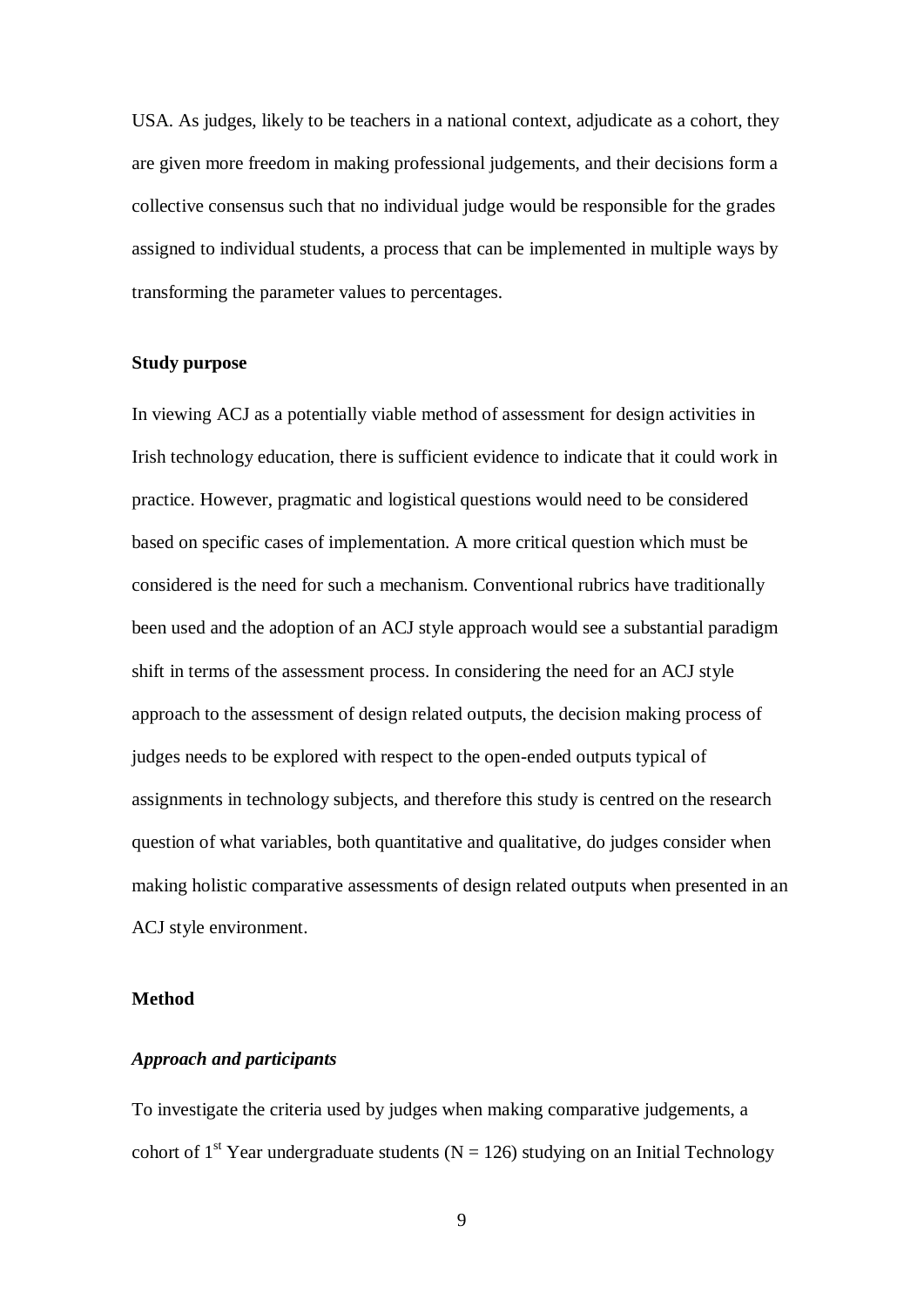Teacher Education (ITTE) programme in Ireland engaged with a design assignment and subsequent ACJ assessment of the work wherein they acted as the judges. Similar to previous work, the students who engaged with the task acted as judges as they were deemed best placed to empathise with the skillset needed to complete the assignment, and as ITTE students they had an insight into viewing such work through an assessment lens (Seery, Canty, and Phelan 2012; Seery et al. 2018). The module leaders did audit this process by individually grading each piece of work for use within the module and by monitoring misfit statistics, however the focus of this study is on the judgements used in assessment decision making which led to rank and not on the rank itself. In order to examine the criteria used by the students to make these judgements, they were requested to make qualitative commentary regarding their decisions during the ACJ process. Additionally, each portfolio was analysed and coded from a quantitative perspective to describe the amount of work, independent of quality, which was done, e.g. the number of sketches presented.

#### *Design of instruments*

The creation of design briefs in technology education is a complex task. Much evidence illustrates the existence of a context effect (e.g., Kimbell et al., 2004) whereby if "there was a personal context girls performed better, boys performed better when there was an industry context, and an environmental context proved to be more gender neutral" (Seery et al. 2019, 167). Therefore, a design task was created based on the work of (Seery, Canty, and Phelan 2012) which allowed for students to determine their own context. "Students were required to make an A4 framed pictorial scene with the composition of the scene being of the students own choosing, but portraying a dominant feeling or emotion. In addition, students were required to complete a second artefact.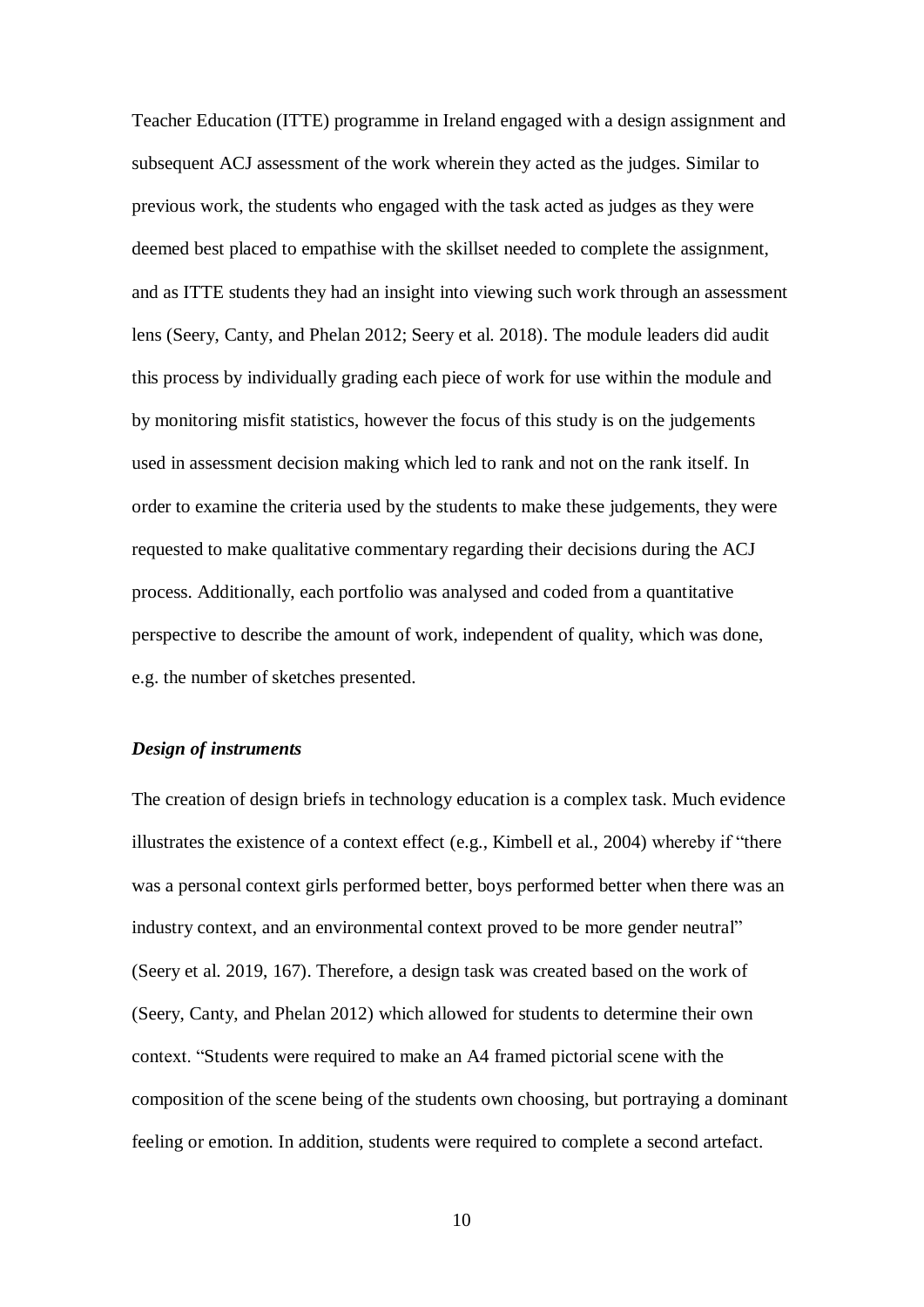They were challenged to design and make a flower (without facial expression) to express or reflect the emotion or feeling conveyed in their pictorial scene" (Seery, Canty, and Phelan 2012, 210). These projects were completed as part of a process technology model wherein the students were initially taught basic decorative processing techniques with wood (carving, laminating, and marquetry) and metal (planishing, scrollwork, enamelling, etching, repousse, mottling, and spinning). The project then was an open-ended and ill-defined opportunity for students to design and manufacture artefacts to both develop and evidence their learning. There were no restrictions on students other than how the task was previously described. Students did not have to present competency with any specific processing techniques, they had to determine their own constructs of capability within technology education and then use the design task as a conduit to present evidence of that.

In conjunction with the made artefacts, students were required to create a digital portfolio which captured their design journey. The portfolio consisted of a blank web space where students could create sequential panes (placeholders for files). A title could be added to each pane, and it could be filled with an unlimited amount of media files (images, audio files and videos) as well as text. Students could present their work in any order. There were no restrictions on the content of the portfolio. However, students were asked to apply tags to their work to describe if individual items represent them either having, growing, or proving an idea. Students could choose not to apply tags which may have been a deliberate decision if, for example, they were solely presenting their progress to date and they could add an appropriately descriptive title, but they were restricted to the three tags of having, growing and proving in line with Kimbell et al. (2004). In practice, the tagging process was implemented as a tool to provide opportunity for the students to reflect and analyse their thinking at that particular time in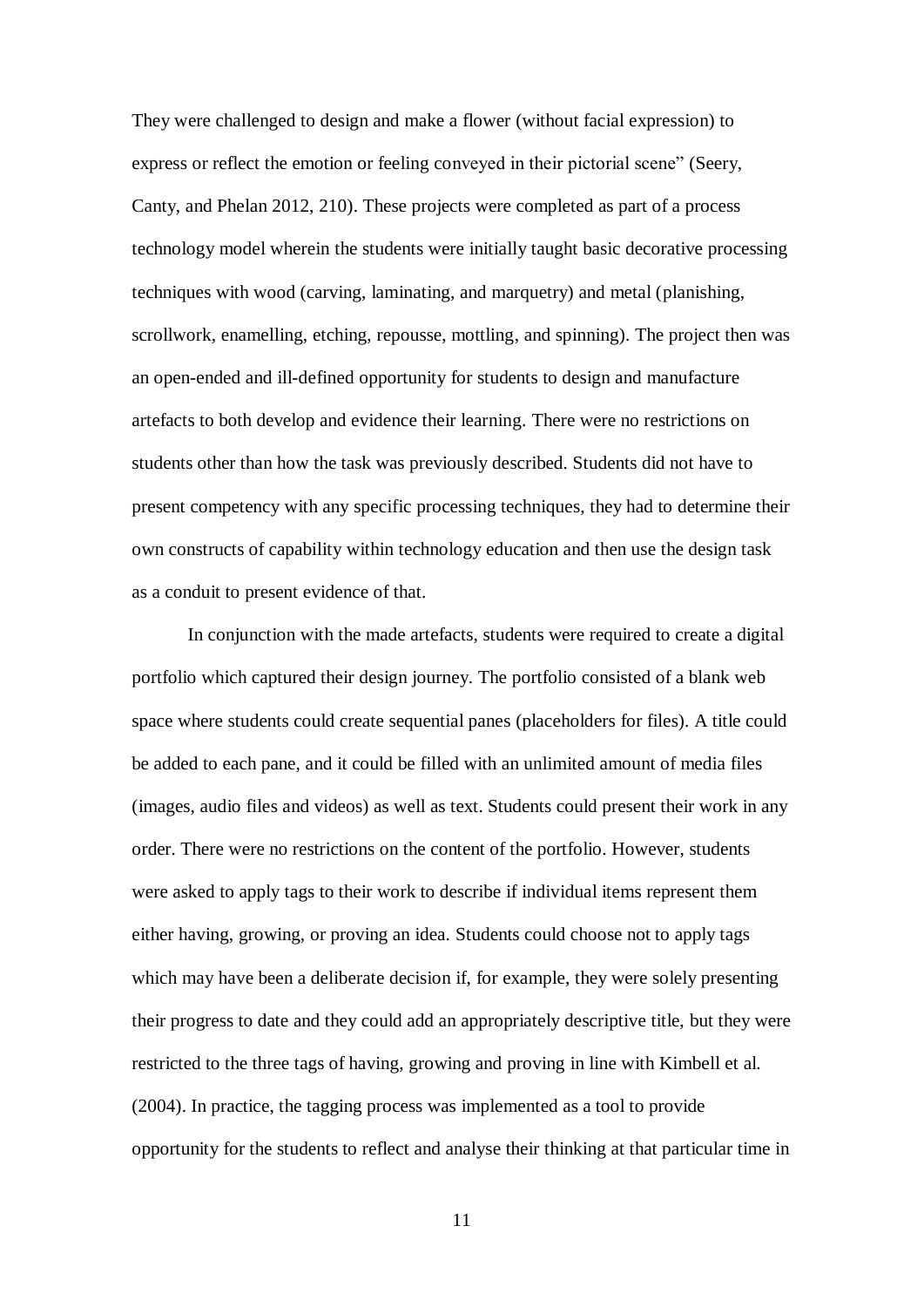the learning process which also helped give visibility to both themselves and the module leaders on how they were progressing and whether or not they may be concentrating or fixating on a particular phase of the design learning journey. Therefore, a finished portfolio was in essence an electronic repository filled with a number of panes containing collections of media files and text, with each pane having a title and displaying an indication of the relative extents that it represented the student having, growing or proving ideas.

#### *Implementation*

The students completed the design assignment across two modules in a single 15-week semester (12 teaching weeks). The assignment formed a component of both modules assessment mechanisms providing motivation for the students to invest effort. Subsequent to the completion of the assignment, all students participated in an ACJ session where they made comparative judgements on the completed assignments. This aspect was not considered as part of the modules' summative assessment mechanism. Of the 126 students, 123 made 9 comparative judgements and 3 made 8 comparative judgements with no time limit. No external criteria were applied to the judgements, instead they were made holistically on criteria determined by the students individually. The only guidance given was that a judgement should be made based on the evidence of capability demonstrated through the portfolios. Students were requested to leave a comment at the end of each of their judgements explaining the criteria they used to make their decisions. This was completed through the ACJ interface so there could be alignment between the portfolios, the judges, and the comments.

## *Treatment of data*

The data was analysed in three ways. First, the contents of each portfolio  $(N = 126)$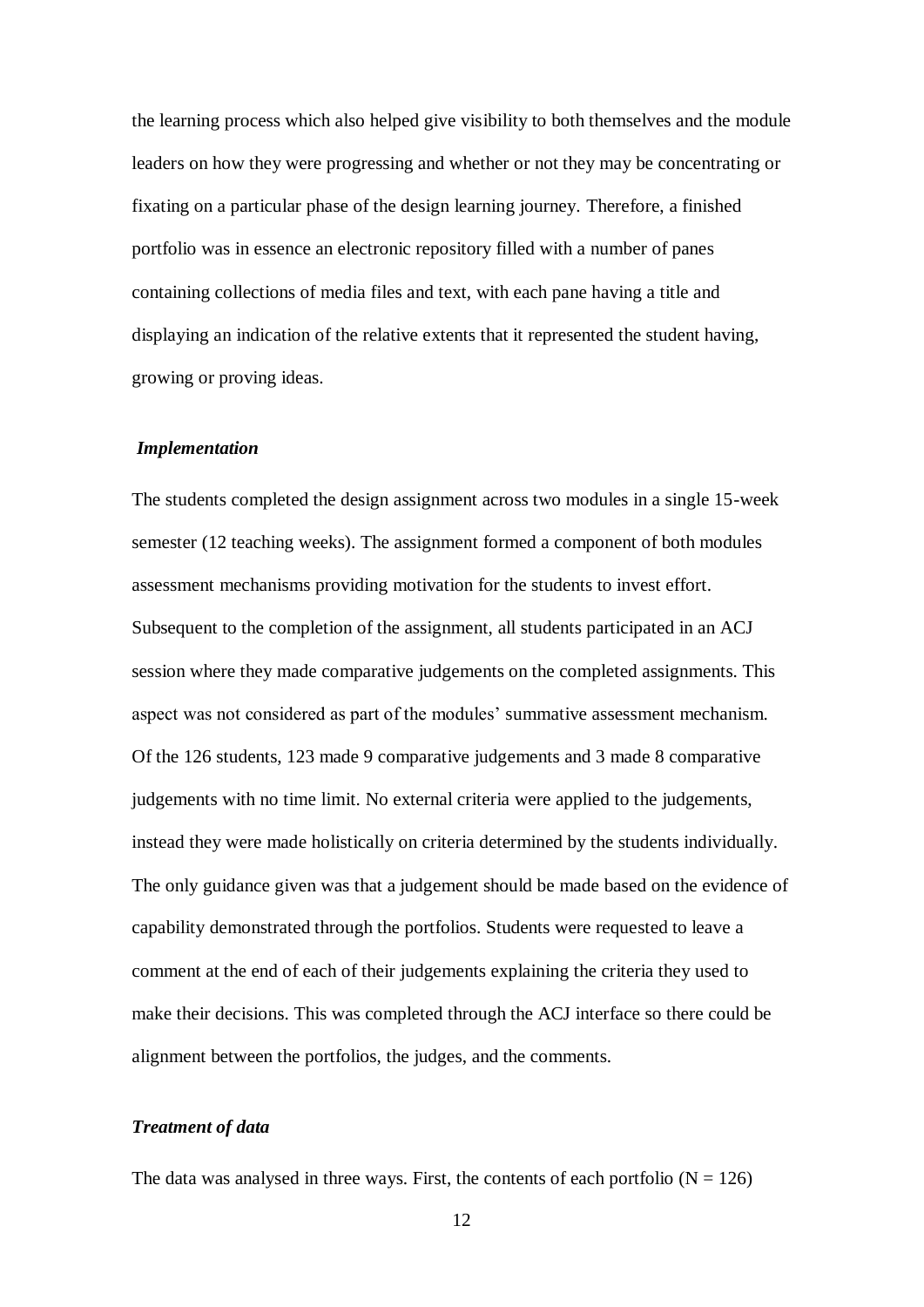were objectively examined from a quantitative perspective. This included counting the total number of media files included with breakdowns for images, audio files, and video files, the average number of media files per pane with breakdowns for images, audio files and video files, and the percentage of the portfolios that the students denoted as themselves having, growing, or proving ideas. The output of the ACJ process is a rank order of the portfolios from better to worse, with relative distances displayed through parameter values. Correlations were examined to determine if there were significant relationships between the quantity of work presented and the performance of the portfolio as determined by its parameter value. This was followed by conducting a stepwise regression analysis to examine which quantitative variables had a predictive capacity for the students' performance, and how much variance could be explained.

The second aspect to the data analysis was to examine whether the students were biased in their judgments based on the similarity between their approach to the assignment and the portfolios they were making a decision on. This was done by comparing the percentage of having, growing and proving tags in the judge's portfolio with the percentages of those tags in the portfolios being judged through a chi-square test of independence. While this has a limitation in that it doesn't necessarily represent the nuances of how the students worked, in this study it is considered as a way of checking whether judges' biases for general ways of working could be mitigated through the ACJ process.

The final aspect of the data analysis involved coding and examining the frequencies of various rationales given by the students for their judgements. All three authors examined the comments provided by the students. The first author inductively coded each of the comments. This process included initially summarising the comments to qualitatively remove duplicates. For example, the comments "Project A was just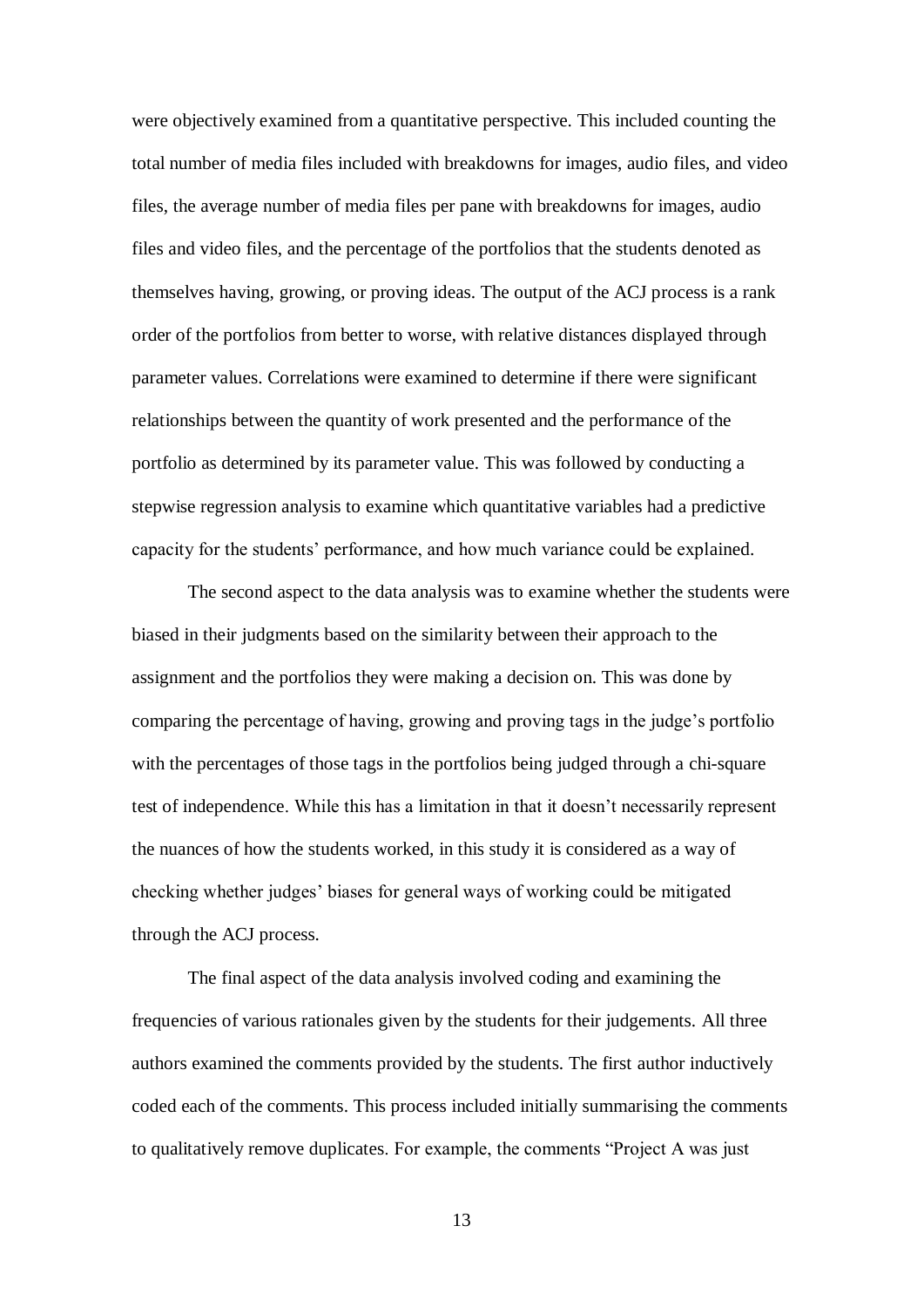better made" and "The project in portfolio B was manufactured better than the one in portfolio A" were coded as "Work quality" and noted that this was in reference to the quality of the craft. There was a reductionist objective but there was no upper limit on the number of codes. Importantly, a comment could receive multiple codes if more than one rationale was given for the decision. Each code with one (where only one instance was recorded) or two examples was then reviewed by the second author and an iterative process commenced until consensus was achieved as to what codes existed and were unique. This process resulted in a series of individual codes which were grouped into sub-categories which themselves were grouped into categories. This was then followed by both researchers individually coding each of the comments using the agreed upon codebook independent of the initial inductive process. Both researchers compared their coding of the data and any discrepancies were mutually reviewed. Finally, the last author reviewed the final coding and collective discourse ensued until authors agreed on the final codes. It is important to note that, in alignment with an interpretive epistemology, no agreement statistics were computed for this process, and findings should be considered accordingly. A correlation between the amount of criteria given by students across their judgements and their own performance was examined, and the frequencies for codes across all judgements are presented as *z*-scores.

#### **Results**

#### *Quantitative predictors of performance*

The reliability of the ACJ session was  $\alpha = .974$  indicating a very high level of consensus within the cohort as to the rankings of each portfolio and their parameter values. The mean time for the student's judgements in producing this rank was 10.108 minutes (standard deviation 10.701 minutes). However, a Shapiro-Wilk test indicated that this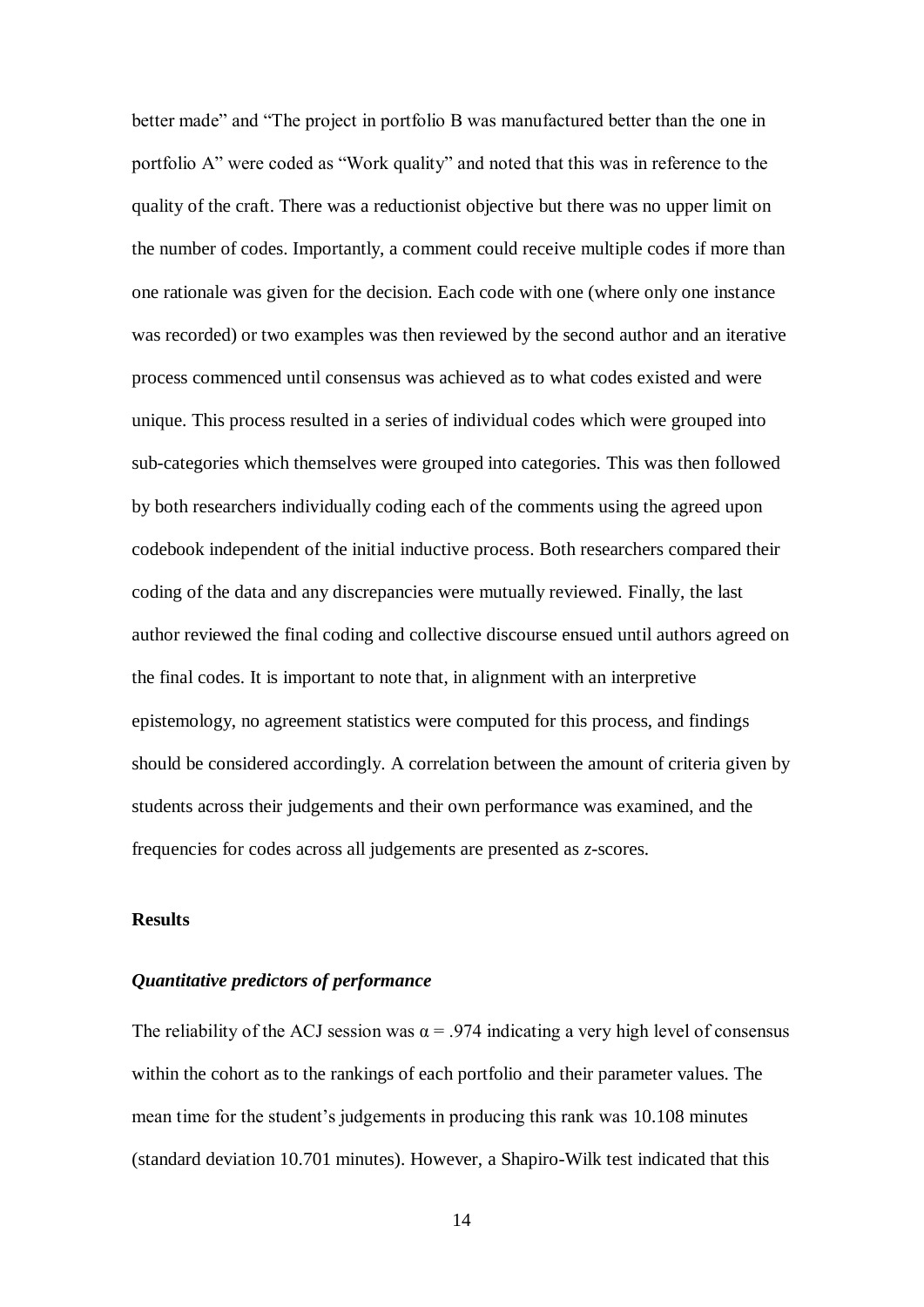data was not normally distributed ( $W = .741$ ,  $p < 0.001$ ) and was skewed (skewness = 2.290) by a number of long judgements (max = 59.750 minutes) and therefore the median (6.683 minutes) and median absolute deviation (5.980 minutes) are more appropriate measures of central tendency and variance. In terms of interpreting this data, some of the variance is likely attributable to differences in the time students made their judgements. While the initial ACJ rounds which involve a rough sort through a Swiss tournament could see portfolios from both ends of the rank comparatively assessed, students making judgements in later rounds when the rank is largely qualified would be deciding between portfolios deemed to be closer in terms of relative quality. Beyond this, there is little that can be inferred from the amount of time spent making judgements as longer judgements don't necessarily translate to depth or criticality of thinking and it is possible that a person with a sophisticated, or at least steadfast, construct of capability could make similar comparisons in a fraction of the time.

Pearson's correlation coefficients were initially computed between each of the quantitative characteristics of the portfolios. While the full correlation matrix is shown in Table 1, only relationships between the different variables and the parameter values are of interest in this study. The correlation matrix includes portfolio rank position as a variable, however is not relevant to this study. Its inclusion is due to other studies often considering rank positions and not parameter values as the primary dependent variable (e.g., Bartholomew, Strimel, and Yoshikawa 2018) so in the event of future metaanalyses it is important to present both. A number of statistically significant correlations were observed indicating relationships between performance and the total number of panes ( $r = .347$ ,  $p < .001$ ), the total number of media files ( $r = .506$ ,  $p < .001$ ), the average number of media files per pane  $(r = .473, p < .001)$ , the number of images taken from online sources ( $r = .329$ ,  $p < .001$ ), the total number of photographs ( $r = .401$ ,  $p <$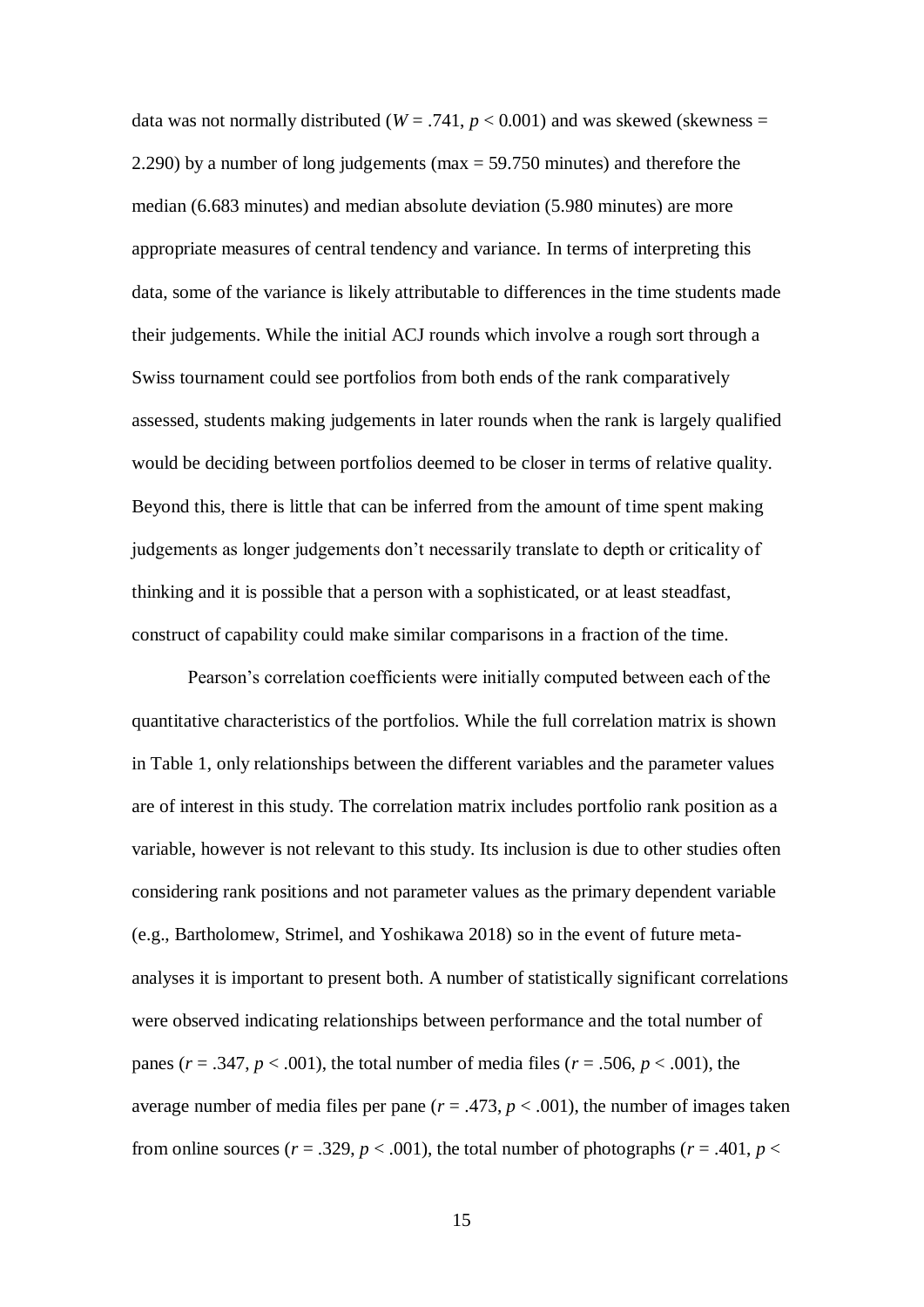.001), the total number of student made images (photographs and sketches) ( $r = .411$ ,  $p = .411$  $< .001$ ), the total number of images ( $r = .484$ ,  $p < .001$ ), the average number of images per pane ( $r = .448$ ,  $p < .001$ ), the total number of student made videos ( $r = .377$ ,  $p <$ .001), the total number of videos embedded from online resources ( $r = .250$ ,  $p = .005$ ), the total number of videos ( $r = .450$ ,  $p < .001$ ), the average number of videos per pane ( $r$ )  $= .408, p < .001$ ), and the total number of audio files ( $r = .182, p = .042$ ). However, there were 18 correlations of interest examined so it is important to interpret these based on an adjusted alpha level (0.05/18) of 0.003. In this case, all correlations except for the relationships between performance and the total number of videos embedded from online resources ( $r = .250$ ,  $p = .005$ ) and the total number of audio files ( $r = .182$ ,  $p =$ .042) can be interpreted as statistically significant. As nearly all quantitative variables describing the amount of content correlated significantly with performance, there is an indication that the amount of work at least aligned with perceptions of capability, if indeed it was not a perceived descriptor of it. No significant correlations were observed between the percentages of having, growing, and proving ideas tags and performance, suggesting that the nature of the students' work in this regard did not relate to performance.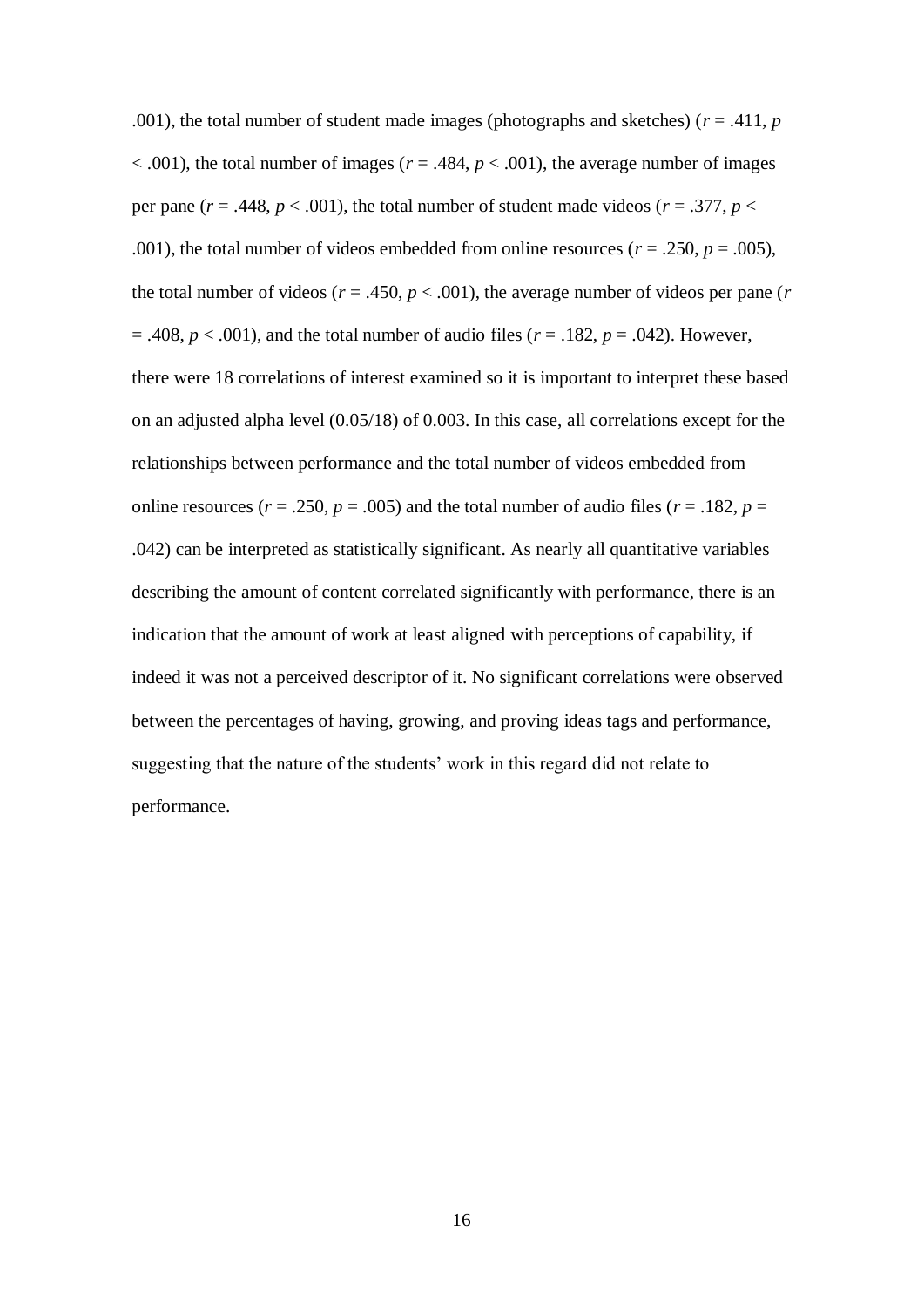|                                  | 1                        | 2         | 3        | $\overline{4}$ | 5        | 6        | $\tau$                   | 8              | 9        | 10       | 11       | 12       | 13       | 14     | 15      | 16      | 17      | 18        | 19       |
|----------------------------------|--------------------------|-----------|----------|----------------|----------|----------|--------------------------|----------------|----------|----------|----------|----------|----------|--------|---------|---------|---------|-----------|----------|
| 1. Parameter value               | $\overline{\phantom{a}}$ |           |          |                |          |          |                          |                |          |          |          |          |          |        |         |         |         |           |          |
| 2. Rank position                 | $-978**$                 |           |          |                |          |          |                          |                |          |          |          |          |          |        |         |         |         |           |          |
| 3. No. of panes                  | $.347**$                 | $-.330**$ | $\sim$   |                |          |          |                          |                |          |          |          |          |          |        |         |         |         |           |          |
| 4. No. of media files            | $.506**$                 | $-487**$  | .525**   |                |          |          |                          |                |          |          |          |          |          |        |         |         |         |           |          |
| 5. Avg. media per pane           | $.473**$                 | $-463**$  | .080     | $.852**$       |          |          |                          |                |          |          |          |          |          |        |         |         |         |           |          |
| 6. No. of images (online)        | $.329**$                 | $-.328**$ | $.240**$ | $.509**$       | .445**   |          |                          |                |          |          |          |          |          |        |         |         |         |           |          |
| 7. No. of images (photos)        | $.401**$                 | $-.373**$ | .499**   | .908**         | $.750**$ | .147     | $\overline{\phantom{a}}$ |                |          |          |          |          |          |        |         |         |         |           |          |
| 8. No. of images (sketches)      | .093                     | $-137$    | $-017$   | .161           | .239**   | .009     | .000                     | $\overline{a}$ |          |          |          |          |          |        |         |         |         |           |          |
| 9. No. of images (student made)  | $.411**$                 | $-.391**$ | .489**   | .922**         | $.780**$ | .147     | .985**                   | .173           |          |          |          |          |          |        |         |         |         |           |          |
| 10. No of images (total)         | $.484***$                | $-466**$  | $.517**$ | $.996**$       | $.848**$ | $.513**$ | $.911**$                 | .154           | .924**   |          |          |          |          |        |         |         |         |           |          |
| 11. Avg. images per pane         | $.448**$                 | $-438**$  | .071     | $.845**$       | .994**   | $.453**$ | $.751**$                 | $.228*$        | $.779**$ | $.851**$ |          |          |          |        |         |         |         |           |          |
| 12. No. of videos (student made) | $.377**$                 | $-.320**$ | $.181*$  | $.196*$        | .164     | $-.088$  | $.222*$                  | $-069$         | $.207*$  | .145     | .107     |          |          |        |         |         |         |           |          |
| 13. No. of videos (online)       | $.250**$                 | $-.264**$ | $.201*$  | $.329**$       | $.282**$ | .389**   | .148                     | .173           | $.176*$  | $.303**$ | $.253**$ | .011     |          |        |         |         |         |           |          |
| 14. No. of videos (total)        | $.450**$                 | $-411**$  | $.261**$ | $.344**$       | .291**   | .142     | $.266**$                 | .039           | $.268**$ | .288**   | $.229*$  | .833**   | .562**   |        |         |         |         |           |          |
| 15. Avg. videos per pane         | $.408**$                 | $-.371**$ | .111     | .289**         | $.314**$ | .095     | $.224*$                  | .058           | $.230**$ | .237**   | $.251**$ | $.802**$ | $.520**$ | .951** |         |         |         |           |          |
| 16. No. of audio files (total)   | $.182*$                  | $-.204*$  | .151     | $.247**$       | $.215*$  | .059     | .156                     | .151           | $.180*$  | $.179*$  | .128     | .126     | .069     | .142   | .111    |         |         |           |          |
| 17. Avg. audio files per pane    | .151                     | $-175*$   | .044     | $.177*$        | $.209*$  | .000     | .102                     | .168           | .129     | .112     | .120     | .089     | .041     | .096   | .078    | .948**  |         |           |          |
| 18. Having ideas %               | .140                     | $-123$    | .030     | .097           | .076     | .167     | .041                     | $-.080$        | .027     | .092     | .070     | .048     | .051     | .069   | .012    | .059    | .087    |           |          |
| 19. Growing ideas %              | .099                     | $-114$    | .179     | .134           | .036     | .057     | .126                     | .051           | .132     | .138     | .045     | $-.075$  | $-.096$  | $-116$ | $-.127$ | .089    | .014    | $-.141$   |          |
| 20. Proving ideas %              | $-.181$                  | .181      | $-164$   | $-177$         | $-0.085$ | $-168$   | $-.130$                  | .017           | $-125$   | $-.177$  | $-.087$  | .024     | .039     | .042   | .092    | $-.113$ | $-.075$ | $-.619**$ | $-690**$ |

*Table 1. Pearson's r correlation coefficients between the quantitative portfolio characteristics (N = 126).*

Note. \*\* Correlation is significant at the 0.01 level (2-tailed). \* Correlation is significant at the 0.05 level (2-tailed).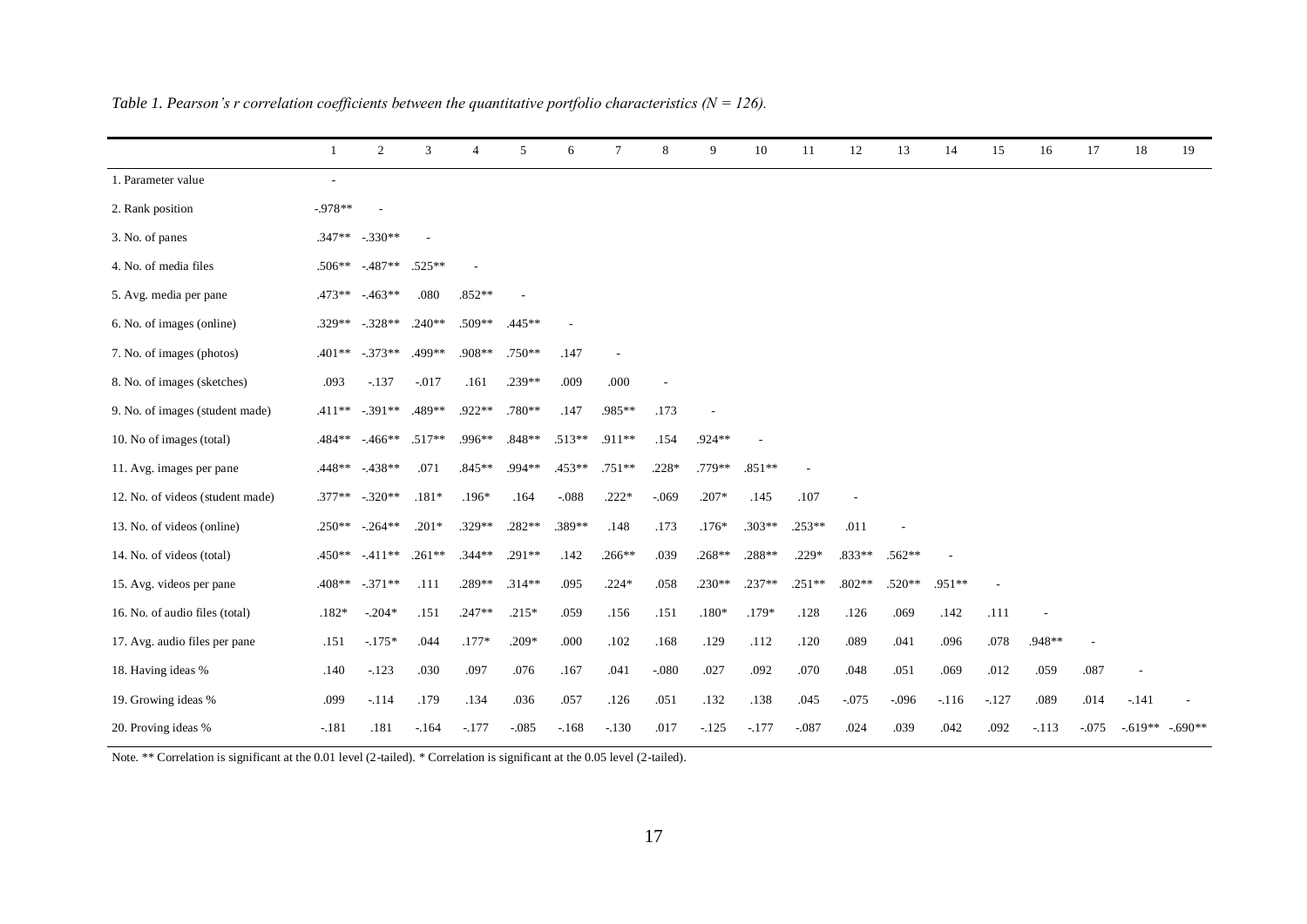A stepwise multiple linear regression was conducted with 10 independent variables and with performance as denoted by the portfolios parameter values as the dependent variable. A number of variables from the correlation matrix were excluded from being considered for the model as they were functions of other variables. For example, the 'No. of images (total)' variable is a function of the variables describing the total numbers of online images, photos and sketches so it wasn't included. The final model (Table 2) was statistically significant  $(F(3,100) = 16.657, p < .001)$  and explained 33.3% of the variance in performance. Based on the regression model, the total number of videos students made positively influenced performance ( $\beta$  = .378), as did the total number of online images included ( $\beta$  = .320) and the total number of photos included ( $\beta$ ) = .246), so could be considered predictive of performance.

| Independent variables        | $\Delta R^2$ | β    | $\Delta F$ | df  |  |
|------------------------------|--------------|------|------------|-----|--|
| Step 1                       |              |      |            |     |  |
| No. of videos (student made) | .153         | .378 | 18.394*    | 102 |  |
| Step 2                       |              |      |            |     |  |
| No. of images (online)       | .123         | .320 | $17.164*$  | 101 |  |
| Step 3                       |              |      |            |     |  |
| No. of images (photos)       | .057         | .246 | $8.601*$   | 100 |  |
| <b>Full model statistics</b> |              |      |            |     |  |
| Total $R^2$                  | .333         |      |            |     |  |
| Total R                      | .577         |      |            |     |  |
|                              |              |      |            |     |  |

*Table 2. Stepwise multiple linear regression with portfolio parameter values as the dependent variable.*

Note.  $* p < .01$ . Independent variables included = No. of panes, No. of images (online), No. of images (photos), No. of images (sketches), No. of videos (student made), No. of videos (online), No. of audio files (total), Having ideas %, Growing ideas %, and Proving ideas %.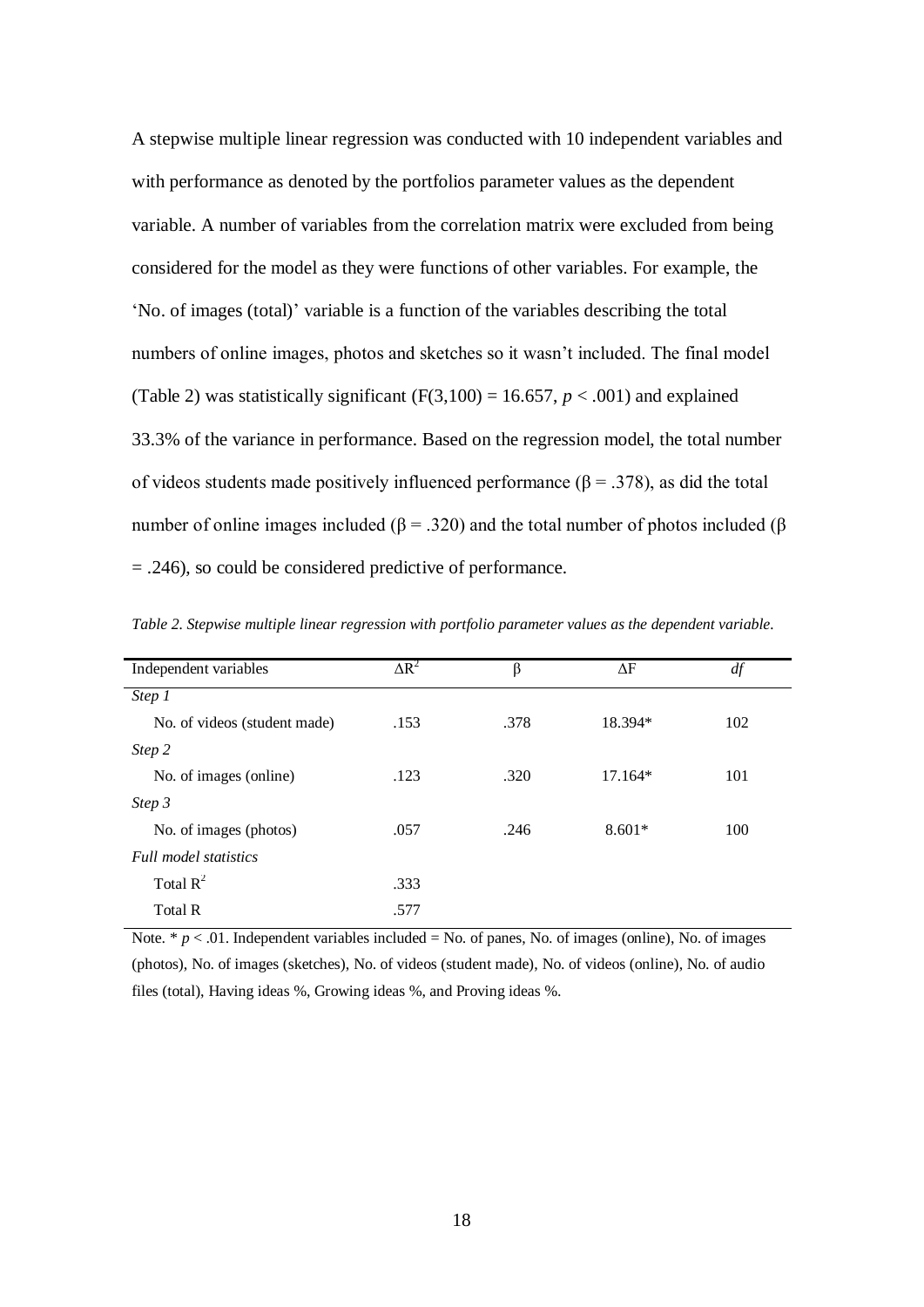## *Analysis of tags*

The results of each comparison from the ACJ session were analysed to examine the potential relationship between winning a judgement and a portfolios similarity to the judge's portfolio as denoted by the percentage of having, growing, and proving ideas tags. Similarity was determined by calculating the sum of the absolute percentage differences between the having, growing, and proving tags in a judges own portfolio and the portfolios being assessed. The total number of comparisons in the session was 918. Untagged portfolios were excluded from this analysis and therefore the total number of valid comparisons was 623.

Out of the 623 comparisons, 45.907% were won by the portfolio which was more similar to the judges own portfolio. A chi-square test of independence was performed to further examine the relationship between winning a judgement and a portfolios similarity to the judge's portfolio. A statistically significant relationship with a small effect size was found between these variables,  $\chi^2$  (1, N = 623) = 8.350, *p* <.01,  $\varphi$ = .082. These results suggest that a portfolio was more likely to win when it was more different to the judges own portfolio however the effect size was not of practical significance. Finally, an independent samples t-test was performed to examine the average magnitude of difference between winning and losing portfolios and a judges own portfolio. A statistically significant difference was not found between the average difference of winning portfolios ( $M = 39.925$ ,  $SD = 22.329$ ) and the average difference of losing portfolios (M = 37.980, SD = 20.337), *t*(1233.297) = 1608, *p* = .108.

## *Analysis of Judgement Criteria*

A Pearson's correlation was examined between the parameter values of the participants' portfolios and the amount of criteria they referenced when rationalising their decisions.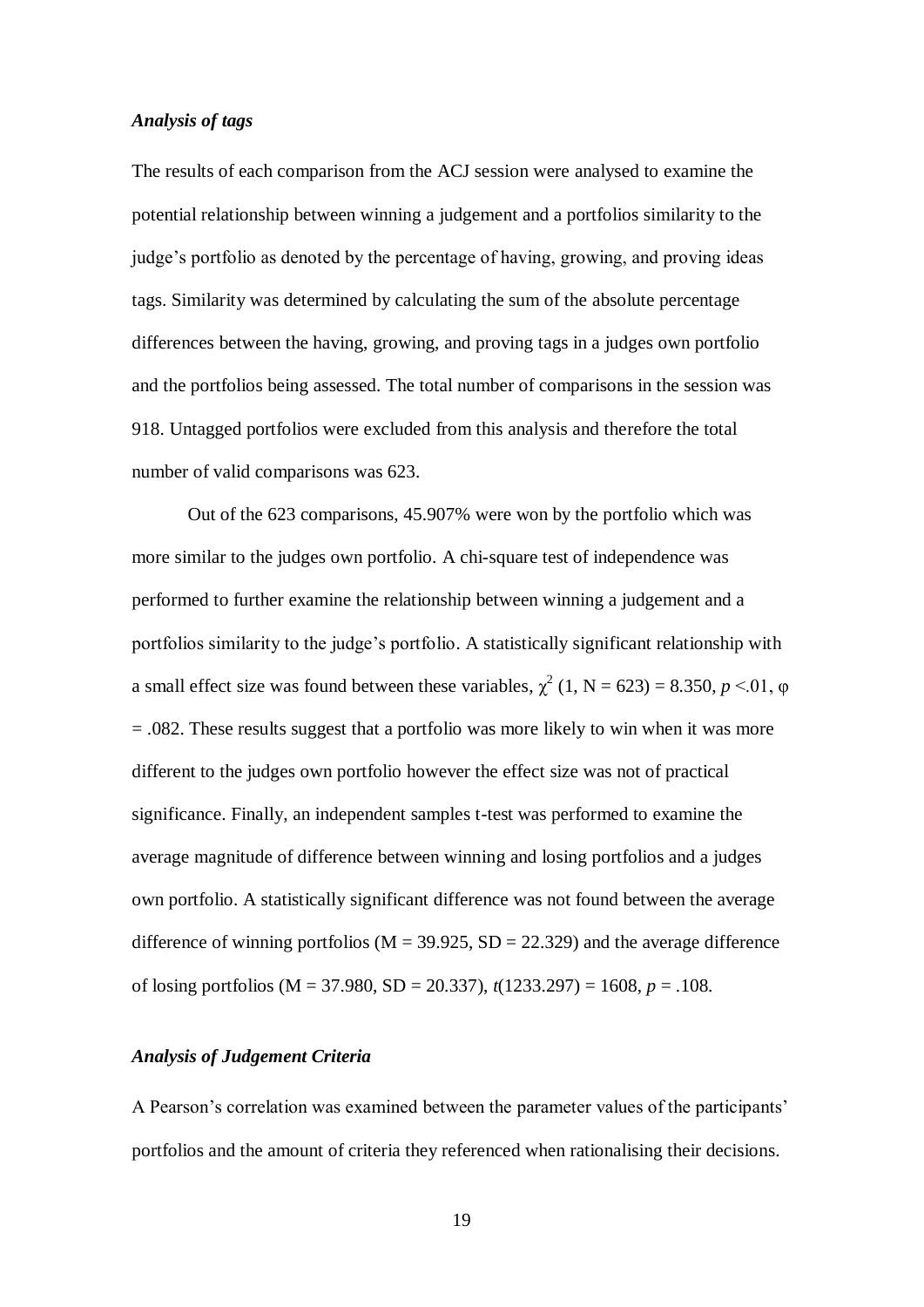A statistically significant weak correlation was found between the total amount of criteria given across all comparisons they made and the parameters of their own portfolios,  $r = .299$ ,  $p < .01$ . This suggests a relationship between the effort that was exerted in rationalising why one portfolio was of better quality than another, with a student's own performance. This may indicate that students who performed better in the task were better able to describe or distinguish quality in other student's work, potentially indicating a reason for their own increased performance.

The next stage of the analysis examined the nature of the criteria used by judges when making a comparative decision. Out of the 126 students, 91 provided details of the criteria governing the decisions they made. Excluding comparisons where no details of judgement criteria were provided, a total of 1067 criteria were given across 596 comparisons. Due to the considerable overlap in the language within the criteria used, the original 1067 criteria were reduced into 60 unique codes. Finally, these codes were inductively categorised into 15 sub-categories of criteria within six broad categories. Table 3 presents the coded criteria and an analysis of their frequencies. It is important to note that the categories and sub-categories give context to the codes and all three levels are needed to ensure an accurate interpretation. For example, the code 'work quality' could be interpreted to reflect the quality of the entire portfolio however during the coding process it was used specifically in the context of the craft or manufacturing aspect of the project. It was therefore placed in the sub-category 'Quality of work' within the category 'Pure Craft'.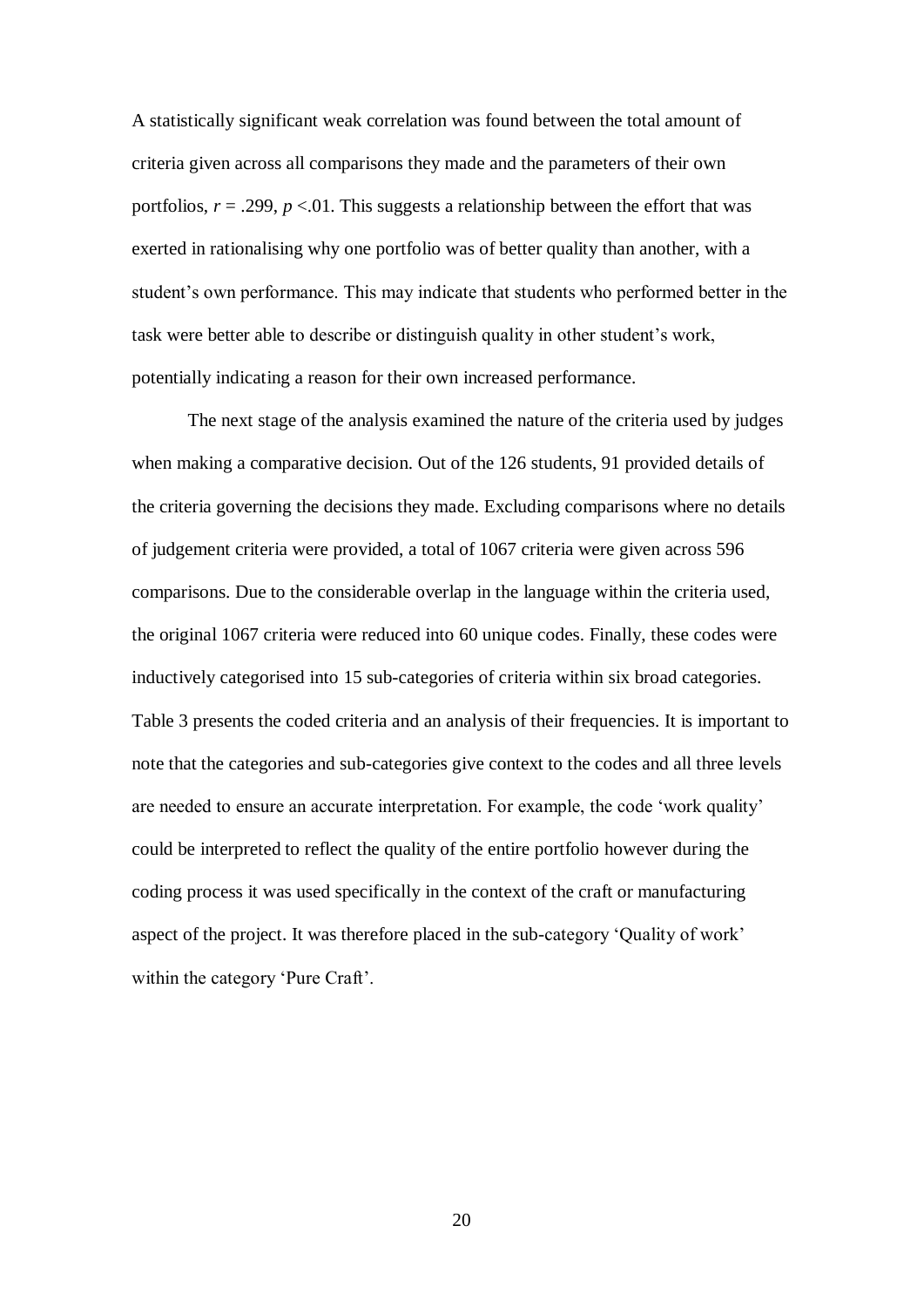*Table 3. Coded judgement criteria with frequencies and z-scores.*

| Criteria                           | Frequency      | z-score  |
|------------------------------------|----------------|----------|
| <b>Brief Requirements</b>          | $\overline{8}$ | $-1.140$ |
| Requirements of brief              | $8\,$          | $-.838$  |
| Meets brief                        | $8\,$          | $-.291$  |
| <b>Pure Professional Judgement</b> | 69             | $-.730$  |
| Professional judgement             | 69             | $-.028$  |
| Better overall                     | 58             | 1.197    |
| Impressive project                 | $\overline{4}$ | $-.410$  |
| Personal preference                | 7              | $-.321$  |
| Portfolio                          | 269            | .612     |
| Effectiveness of portfolio         | 241            | $2.255*$ |
| Story communication                | 6              | $-.351$  |
| Better portfolio                   | 46             | .840     |
| Portfolio communication            | 16             | $-.053$  |
| Better communication               | 87             | $2.061*$ |
| Use of media                       | 29             | .334     |
| Tagging                            | 17             | $-.023$  |
| Entertaining portfolio             | $\overline{2}$ | $-.470$  |
| Idea development                   | 1              | $-.500$  |
| More interesting                   | 3              | $-.440$  |
| More sketching                     | 1              | $-.500$  |
| Interesting portfolio              | $\mathbf{1}$   | $-.500$  |
| Concept communication              | 1              | $-.500$  |
| Better language                    | 3              | $-.440$  |
| Portfolio detail                   | 28             | .304     |
| Evidence of work/learning          | 28             | $-.573$  |
| Proof of work                      | 16             | $-.053$  |
| Evidence of learning               | 5              | $-.381$  |
| Display of knowledge               | 2              | $-.470$  |
| Display of skills                  | $\overline{2}$ | $-.470$  |
| Connection to lectures             | 3              | $-.440$  |
| <b>Pure Design</b>                 | 413            | 1.578    |
| Conceptual design                  | 123            | .689     |
| Better concept                     | 44             | .781     |
| Good concept                       | $\overline{4}$ | $-.410$  |
| Unique                             | 9              | $-.262$  |
| More creative                      | 1              | $-.500$  |
| Better story                       | 6              | $-.351$  |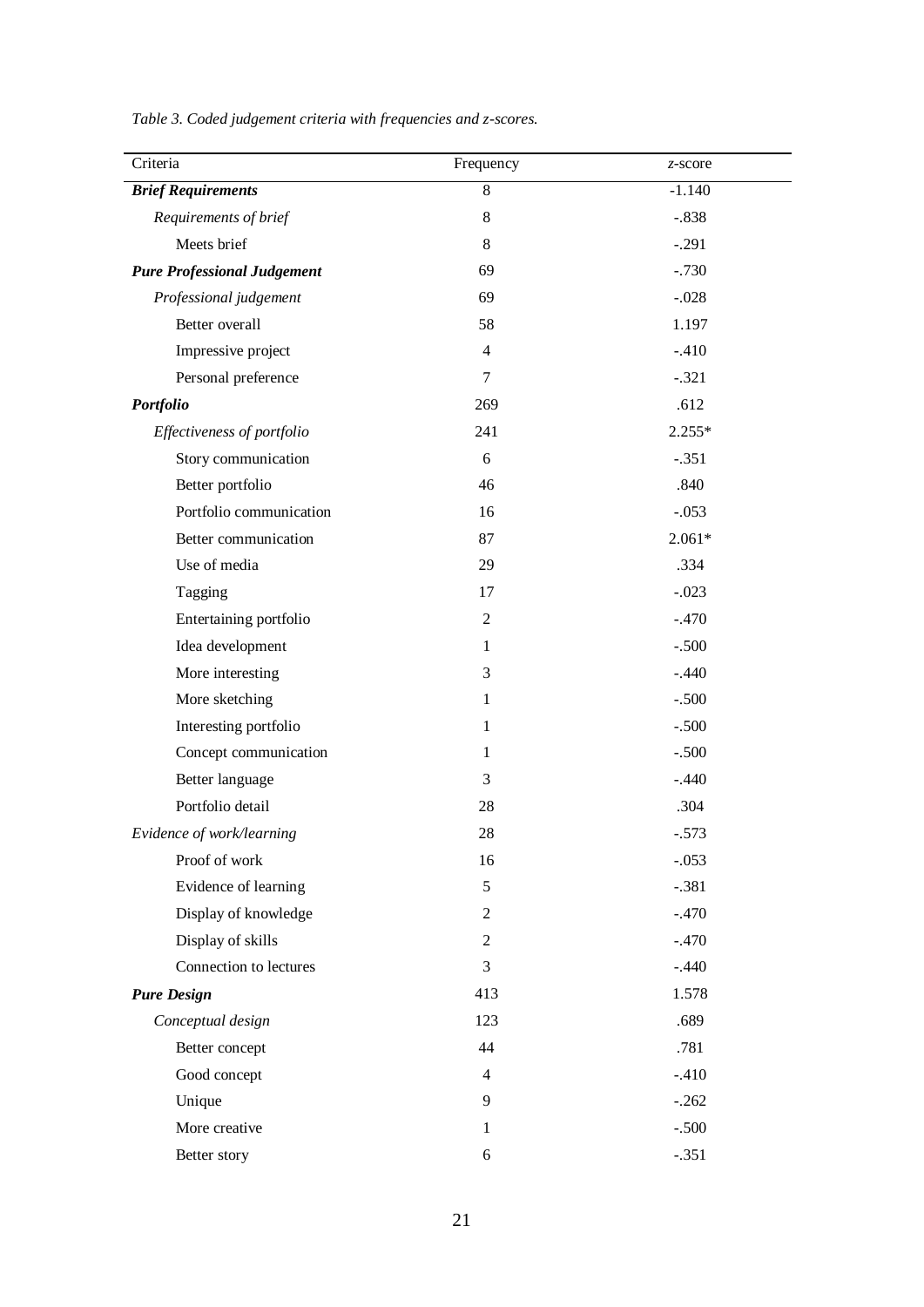| Criteria                            | Frequency      | z-score |
|-------------------------------------|----------------|---------|
| Risk taken                          | $\overline{2}$ | $-.470$ |
| Use of materials                    | $\mathbf{1}$   | $-.500$ |
| Interesting theme                   | $\overline{4}$ | $-.410$ |
| Adventurous design                  | $\mathbf{1}$   | $-.500$ |
| Design detail                       | 20             | .066    |
| Better design                       | 28             | .304    |
| Interesting story                   | $\mathbf{1}$   | $-.500$ |
| Better idea                         | 2              | $-.470$ |
| Conveying emotion                   | 163            | 1.220   |
| Emotion communication               | 141            | 3.669** |
| Personal                            | 16             | $-.053$ |
| More emotion                        | $\overline{4}$ | $-.410$ |
| Deeper emotion                      | 2              | $-.470$ |
| Artefact coherency                  | 43             | $-.373$ |
| Coherent project                    | 36             | .542    |
| Theme communication                 | $\overline{4}$ | $-.410$ |
| Project communication               | 3              | $-.440$ |
| Level of design work                | 36             | $-.466$ |
| More thought                        | 27             | .274    |
| Modelling                           | 6              | $-.351$ |
| Planning                            | 3              | $-.440$ |
| Relatable to assessor               | 35             | $-.480$ |
| Relatable                           | 35             | .513    |
| Artefact appearance by design       | 13             | $-.772$ |
| Use of colour                       | 13             | $-.143$ |
| <b>Pure Craft</b>                   | 207            | .196    |
| Quality of work                     | 203            | 1.751   |
| Work quality                        | 200            | 5.425** |
| Well executed                       | 3              | $-.440$ |
| More skills used                    | $\overline{4}$ | $-.891$ |
| More skills used                    | $\overline{4}$ | $-.410$ |
| <b>Partial Design/Partial Craft</b> | 101            | $-.516$ |
| Artefact appearance                 | 43             | $-.373$ |
| <b>WOW</b>                          | 9              | $-.262$ |
| Visually superior                   | 30             | .364    |
| More appealing                      | $\mathbf{1}$   | $-.500$ |
| More 'striking'                     | 3              | $-.440$ |
| Level of work                       | 47             | $-.320$ |
| More work                           | 42             | .721    |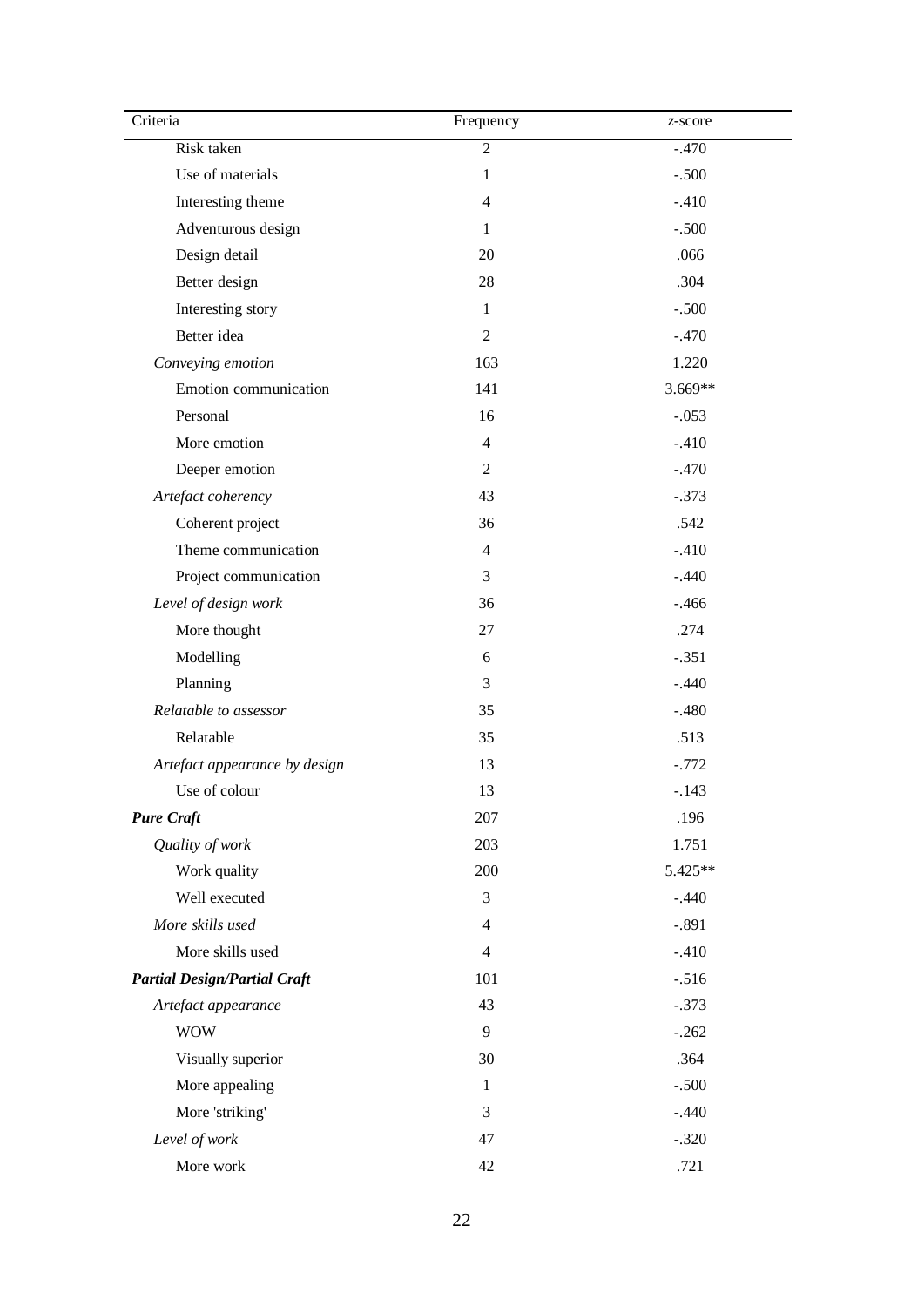| Criteria             | Frequency | $z$ -score |
|----------------------|-----------|------------|
| More effort          | 4         | $-.410$    |
| Perceived difficulty |           | $-.500$    |
| Specific element     | 11        | $-.798$    |
| Specific element     | 10        | $-.231$    |
| Craft detail         |           | $-.500$    |

Note. *z*-scores were calculated based on the frequency of a code, sub-category or category relative to the mean and standard deviation of their group. \*\* *z*-score is significant at the 0.01 level (2-tailed). \**z*-score is significant at the 0.05 level (2-tailed).

Based on the frequencies of the various specific criteria used, of those that were mentioned a statistically significant number of times, the most frequently cited rationale governing a judgement was the quality of work  $(z = 5.425)$  which was specifically associated with the craft of the artefact. This was followed by the communication of emotion  $(z = 3.669)$  which was associated with the design of the artefacts, but it should be noted that this was a requirement of the brief. Finally, a better communicated portfolio  $(z = 2.061)$  was frequently cited as the reason one portfolio was deemed better than another. Only one of the sub-categories was cited a statistically significant amount of times, the general efficacy of the portfolio  $(z = 2.255)$ . Taken together, this suggests that the quality of the craft, alignment with the brief (in terms of conveying emotion), and quality of the portfolio were the most significant indicators of good performance.

The final analysis examined the variance in criteria used by participants across their judgements. While 91 students provided commentary on the criteria they used, in order to examine the potential differences in this criteria across judgements, cases where commentary was provided on only one comparison were removed. A total of 79 students provided commentary on more than one judgement and were considered for the following analysis. Rather than considering potential variances in terms of the coded responses, this analysis focused on the sub-categories and categories of codes (Table 3) to control for variance based on language use rather than on judgement rationale. On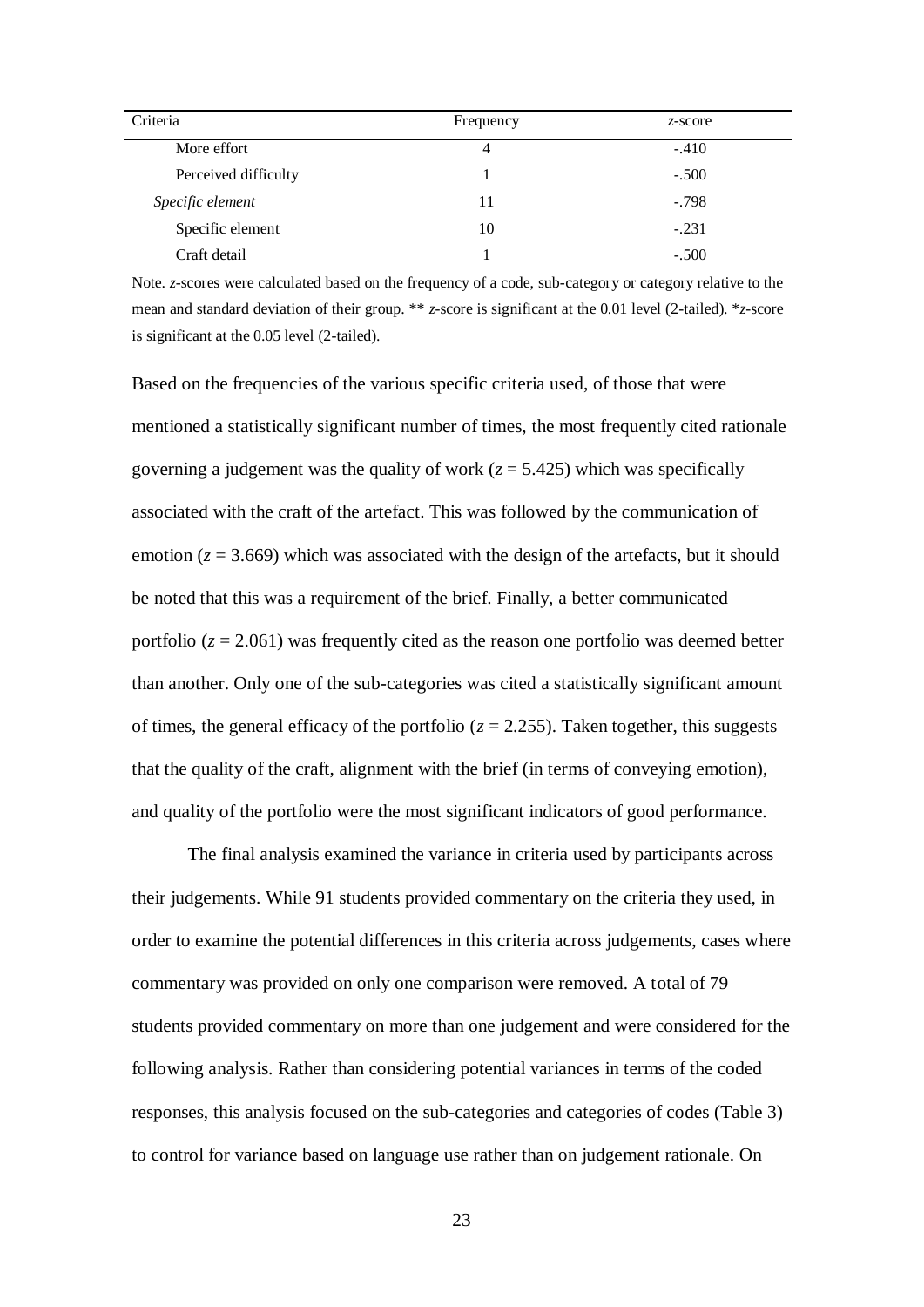average, participants provided commentary on the criteria they used on 7.392 judgements  $(SD = 2.409)$ . In terms of the coded sub-categories, participants used an average of  $5.443$  (SD = 2.129) unique criteria and in terms of categories they used an average of  $3.722$  (SD = 1.120) unique criteria.

A detailed analysis of the number of unique decisions, i.e. the criteria used to make a judgement was uniquely different to their other judgements, is presented in Figure 1. With respect to the subcategories of criteria (illustrated in Table 3), for 5.06% of the cohort 33.33% of the judgements were made on unique criteria, while 26.58% of the cohort made 100% of the judgements on uniquely different criteria. In relation to the broader categories of criteria (illustrated in Table 3), for 1.27% of the cohort 22.22% of the judgements were made on unique criteria, while 11.39% of the cohort made 100% of the judgements on uniquely different criteria. These results illustrate quite clearly that there was often a need to make judgements about features of quality or performance on qualitatively different criteria, which reflects the varied and idiosyncratic nature of authentic design and the need for the holistic approach to assessment that is responsive to the work rather than the judge trying to make it fit the rubric.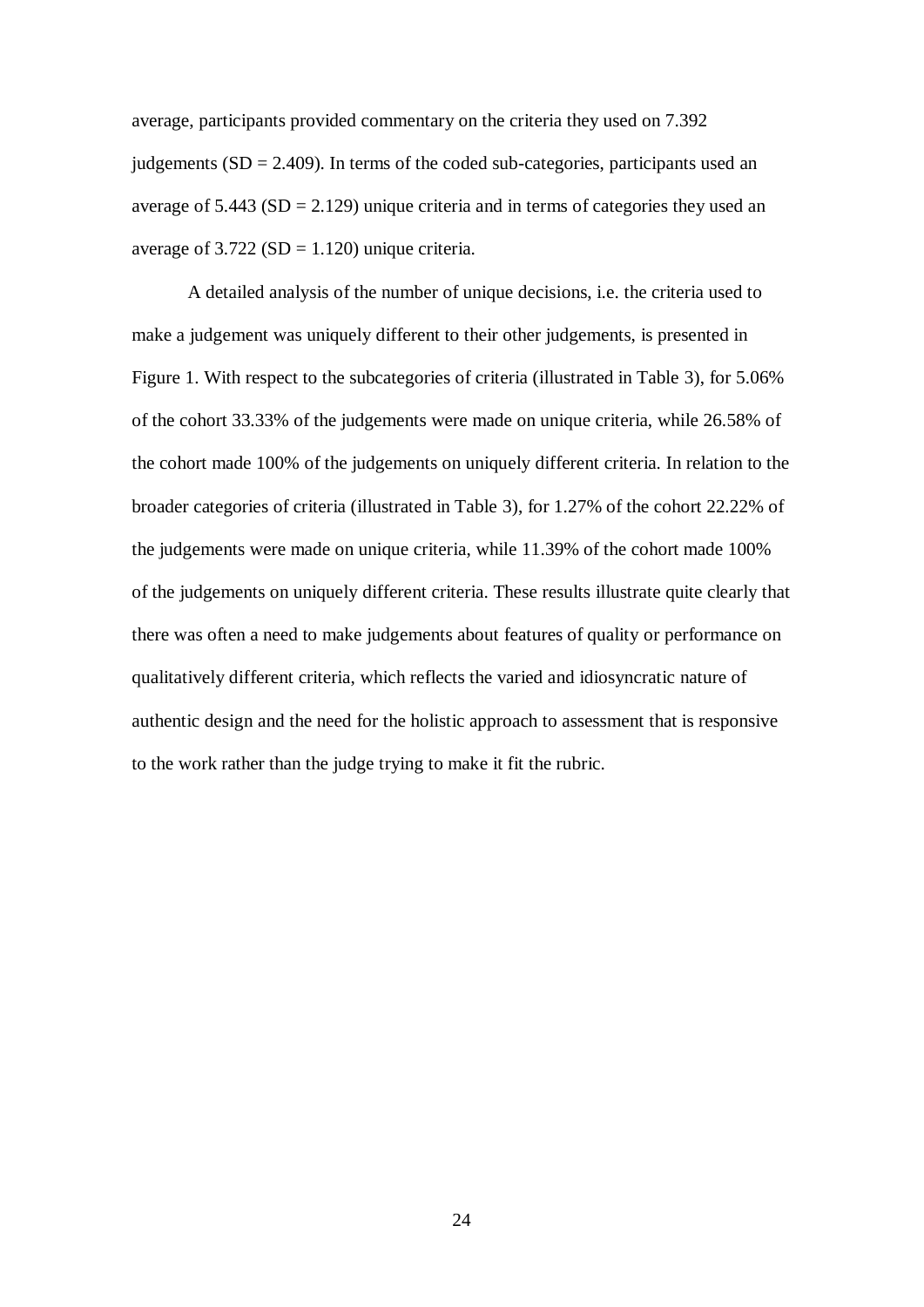

*Figure 1. Frequency of unique decisions based on sub-categories (top) and categories (bottom).*

## **Discussion**

The results of this study have a number of implications for the assessment of design related outputs in technology education. The main question which needs to be considered, especially in light of the current reform, is whether an assessment approach similar to ACJ would be beneficial. The evidence from this study is clear that the students felt a need to vary the criteria that they used when making an adjudication on quality. Any form of open-ended assignment will result in varied student outputs and thus varied evidence to demonstrate features of quality, and the future work completed by technology students in relation to CBA's and final projects will be no different. The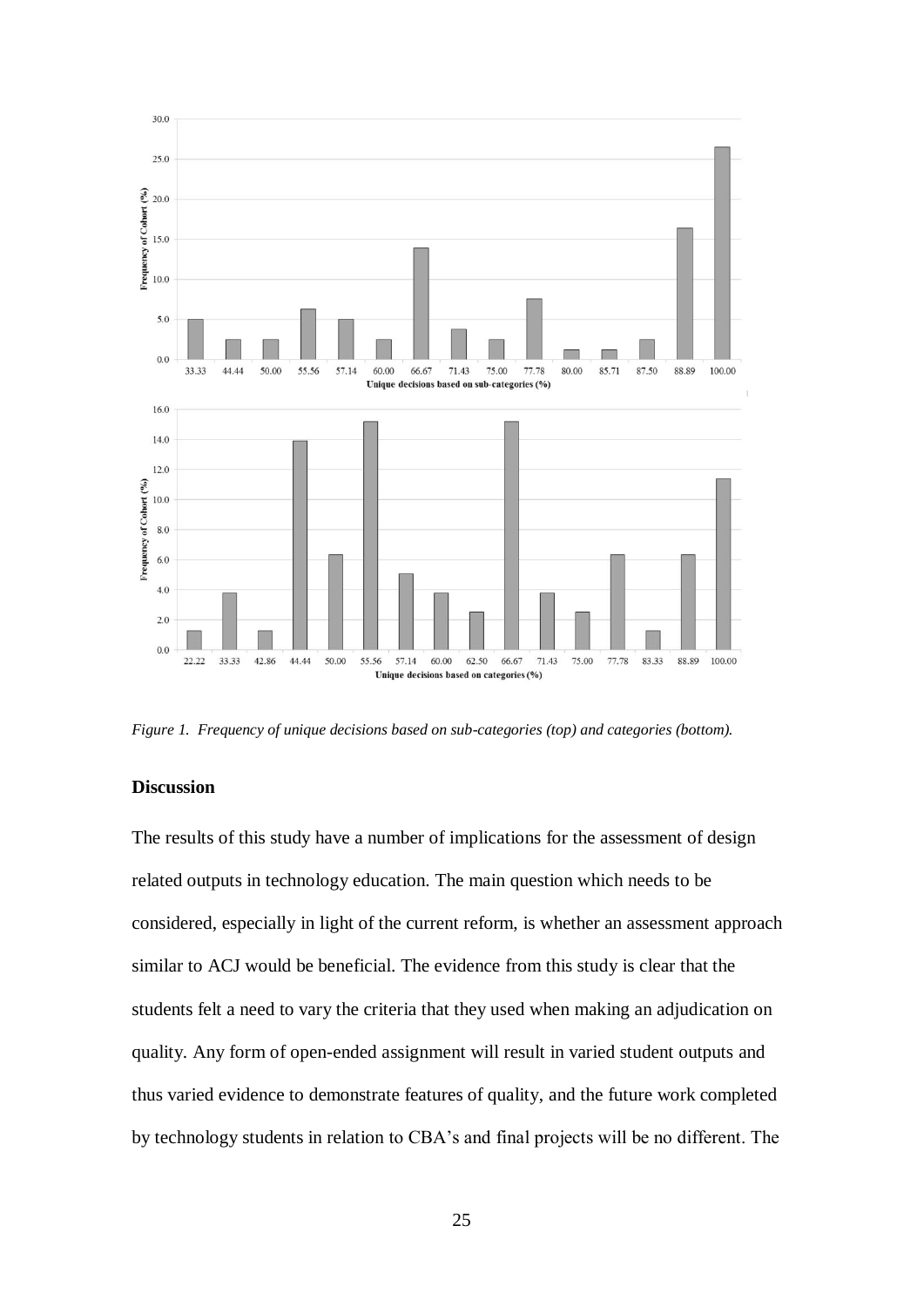use of ACJ appears a viable option to alleviate the concerns put forward by Sadler (2009) with respect to the use of criterion-referenced assessment.

The next issue is the fairness of such an approach, i.e. should varied criteria be applied? Considering the high level of reliability which is consistently observed through this method (Kimbell 2012; Seery, Canty, and Phelan 2012; Bartholomew et al. 2017; Bartholomew, Strimel, and Jackson 2018; Seery et al. 2018) and which was again observed in this study ( $\alpha$  = .974), it is clear that despite the variety of criteria which were applied in judgements, consensus of quality can be achieved. Additionally, by not imposing strict assessment criteria at the beginning of a project, ACJ can liberate students in terms of their design freedom (Seery, Canty, and Phelan 2012) thus making the activity more authentic.

In a similar line of enquiry, if variable criteria are to be used, there is a need to examine what criteria are applied to judgements. In this particular study, the total number of videos that the students made themselves, the number of photographs that they took and included in their portfolios, and the number of online images they included were able to account for 33.3% of the variance in performance. The qualitative results do suggest a level of validity to this result as some decisions were based on criteria such as more sketching ( $z = -0.500$ ), more modelling ( $z = -0.351$ ), more planning  $(z = -0.440)$ , more skills used  $(z = -0.410)$ , more work  $(z = 0.721)$ , and more effort  $(z = -0.490)$ .410). However, these reasons were typically cited below the average number of times and were non-significant. The only significantly frequently cited criteria used were associated with the quality of craft, the conveyance of emotion which was a requirement of the brief, and the efficacy of the portfolio. Each of these are relevant criteria for evaluating the work produced and based on this, it appears that the amount of work may have simply aligned with quality. However further work should be conducted in a more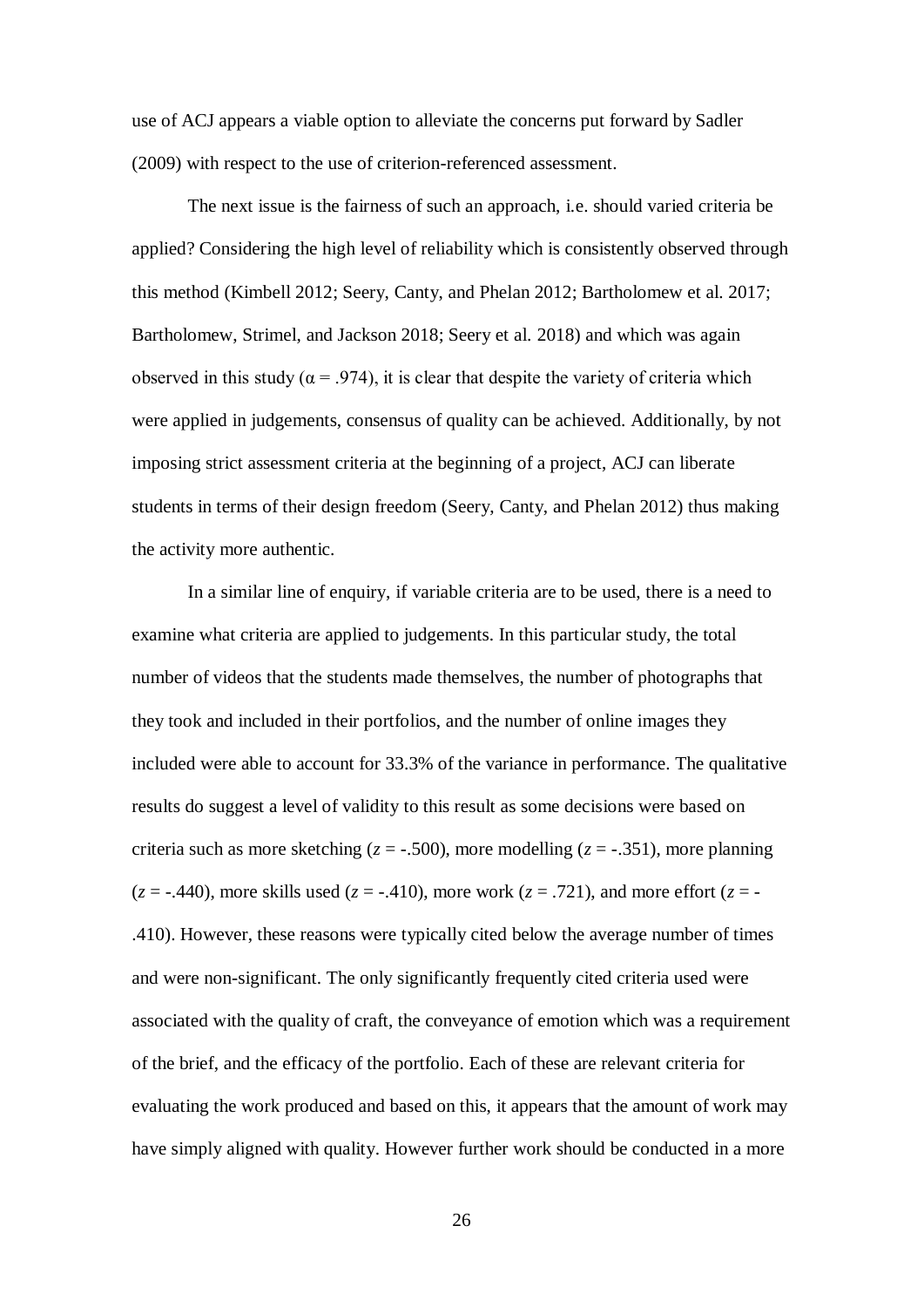controlled environment, possibly with specifically designed portfolios of varying quality and with varying quantities of work, to gain further insight into the influence of the quantity and quality of work on design output adjudication.

With respect to the mitigation of biases, this study used the tagging system of having, growing and proving ideas as a proxy for how the students completed their own work. While there was no correlation between the use of these tags and performance, there was a significant association suggesting that a student judge was more likely to pick a winning portfolio if it was more different to their own. However, the effect size was very small, and likely to be negligible in a practical implementation, especially when considered in light of the high level of reliability observed.

Overall, ACJ appears like a potentially auspicious mechanism to support the assessment of design related open-ended products of student work in technology subjects. With respect to CBA's, it is possible the students could act as judges which could see improved learning as a result, similar to the work conducted by Seery et al. (2018) with undergraduate students. The misfit statistics would allow for teachers and students to judge the work and determine the level of alignment between both in terms of determinations of quality. This would allow teachers to see whether their students had consensus in what their perception of quality was and if it aligned with their own. This process could have significant pedagogical implications especially considering the finding of this study that students who were better able to express features of quality performed better in the assignment. In terms of a national assessment, cohorts of teachers could be involved anonymously in the assessment of student work with the added benefit of multiple professional judgments and a high level of reliability in the grading process. This would also allow for teachers to gain insight as to their alignment with their peers' perceptions of quality. Finally, the capacity to make adjudications on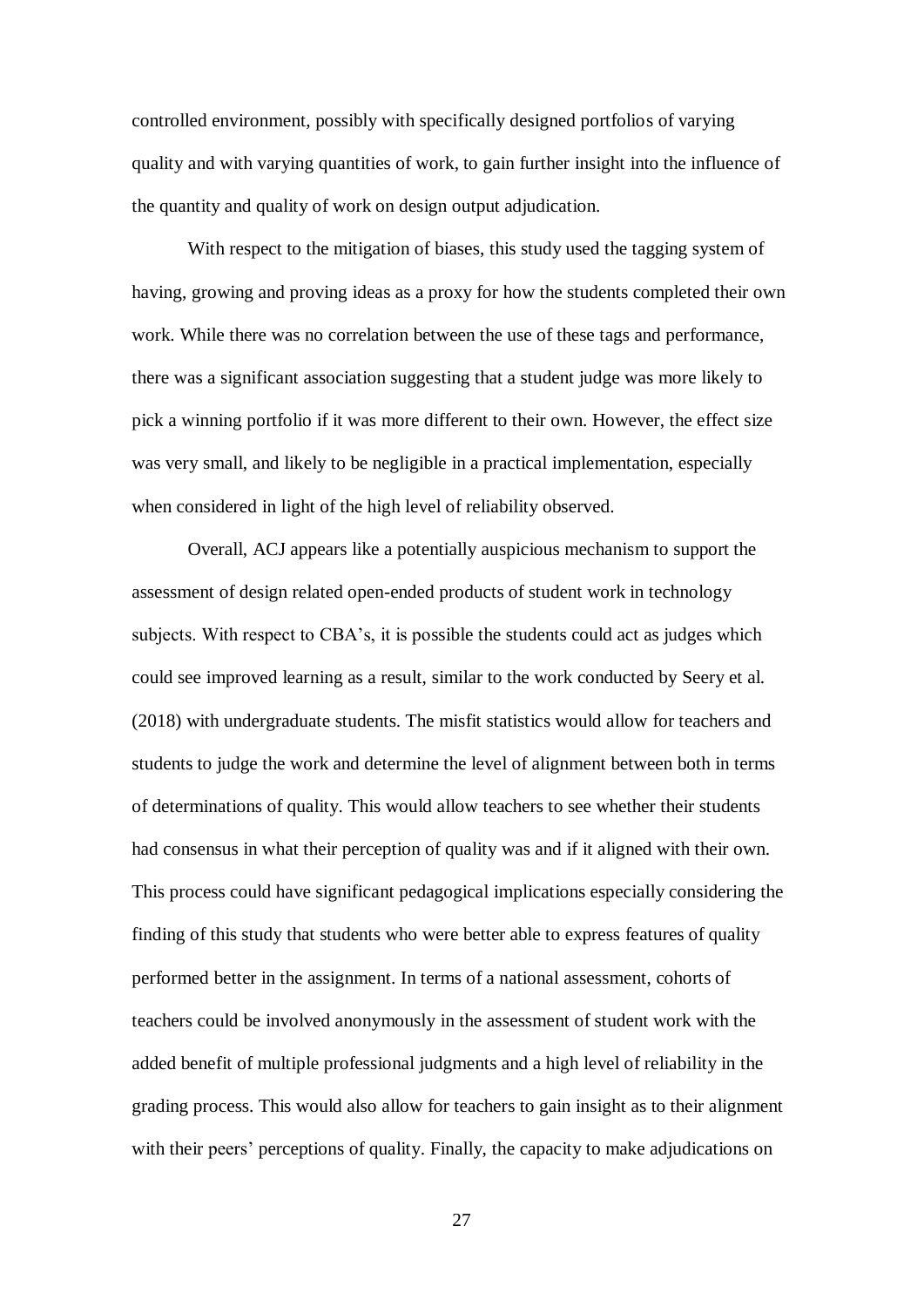features of quality based on varied criteria across judgements would liberate teachers and students from imposed assessment criteria, potentially allowing for greater alignment with learning outcomes of innovation and creativity. However, in order to make clearer determinations on this, it would be necessary to trial the use of ACJ with assignments similar to what the new CBA's and final projects will look like with postprimary students and their regular teachers.

#### **References**

- Bartholomew, S., E. Reeve, R. Veon, W. Goodridge, V. Lee, and L. Nadelson. 2017. "Relationships between Access to Mobile Devices, Student Self-Directed Learning, and Achievement." *Journal of Technology Education* 29 (1): 2–24.
- Bartholomew, S., G. Strimel, and A. Jackson. 2018. "A Comparison of Traditional and Adaptive Comparative Judgment Assessment Techniques for Freshmen Engineering Design Projects." *International Journal of Engineering Education* 34  $(1)$ : 20–33.
- Bartholomew, S., G. Strimel, and E. Yoshikawa. 2018. "Using Adaptive Comparative Judgment for Student Formative Feedback and Learning during a Middle School Design Project." *International Journal of Technology and Design Education*. https://doi.org/10.1007/s10798-018-9442-7.
- Bartholomew, S., and E. Yoshikawa-Ruesch. 2018. "A Systematic Review of Research around Adaptive Comparative Judgement (ACJ) in K-16 Education." In *CTETE - Research Monograph Series*, edited by John Wells, 1:6–28. Virginia, USA: Council on Technology and Engineering Teacher Education.
- Bartholomew, S., E. Yoshikawa, E. Hartell, and G. Strimel. 2019. "Identifying Design Values across Countries through Adaptive Comparative Judgment." *International Journal of Technology and Design Education*. https://doi.org/10.1007/s10798-019- 09506-8.
- Canty, D., N. Seery, and P. Phelan. 2012. "Democratic Consensus on Student Defined Assessment Criteria as a Catalyst for Learning in Technology Teacher Education." In *PATT2012: Technology Education in the 21st Century*, edited by Thomas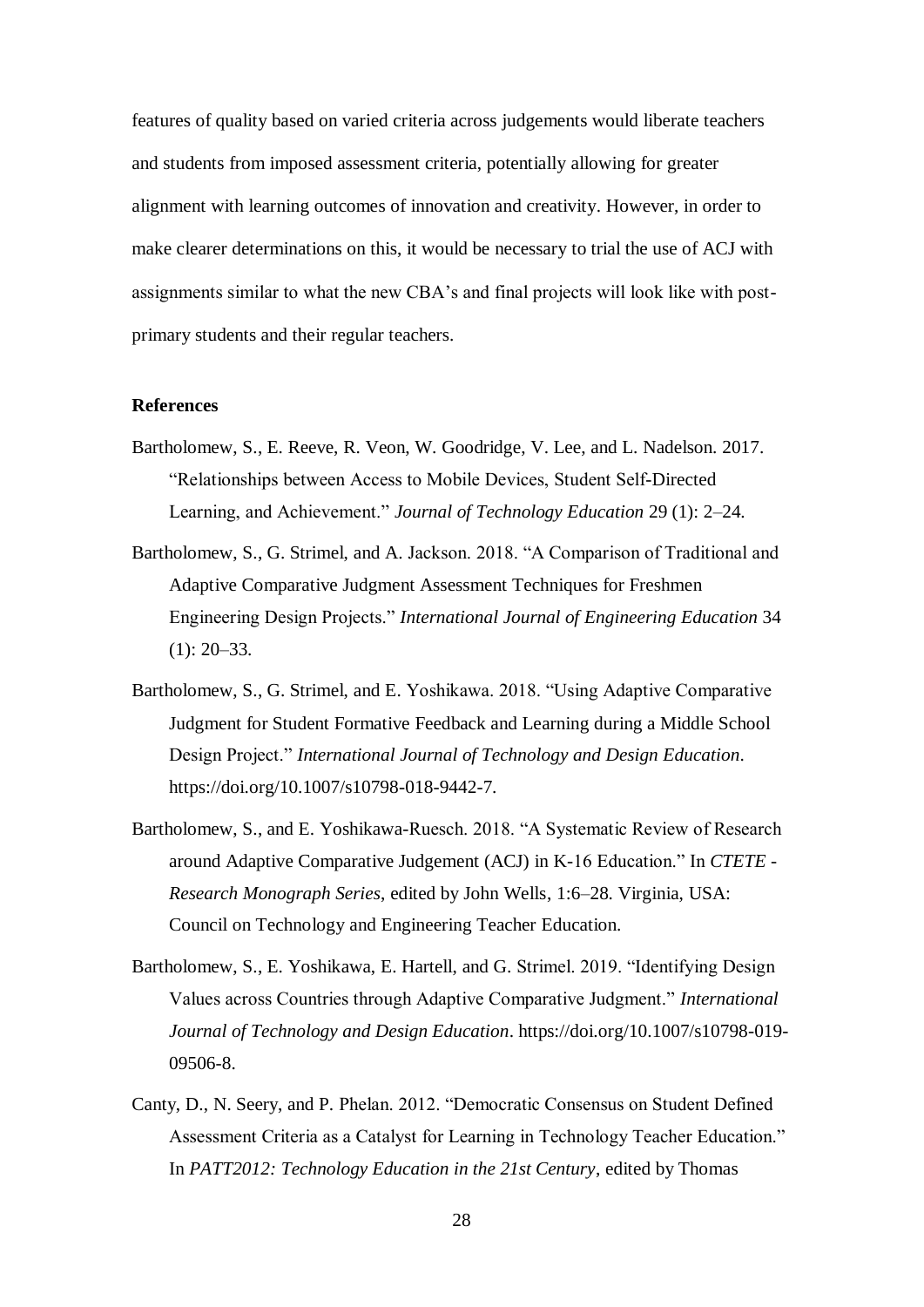Ginner, Jonas Hallström, and Magnus Hultén, 119–25. Stockholm, Sweden: PATT.

- Carty, A., and P. Phelan. 2006. "The Nature and Provision of Technology Education in Ireland." *Journal of Technology Education* 18 (1): 7–26.
- Coertiens, L., M. Lesterhuis, S. Verhavert, R. Van Gasse, and S. De Maeyer. 2017. "Judging Texts with Rubrics and Comparative Judgement: Taking into Account Reliability and Time Investment." *Pedagogische Studien* 94 (4): 283–303.
- Jones, I., M. Swan, and A. Pollitt. 2015. "Assessing Mathematical Problem Solving Using Comparative Judgement." *International Journal of Science and Mathematics Education* 13 (1): 151–77.
- Kimbell, R. 2007. "E-Assessment in Project e-Scape." *Design and Technology Education: An International Journal* 12 (2): 66–76.
- Kimbell, R. 2012. "Evolving Project E-Scape for National Assessment." *International Journal of Technology and Design Education* 22 (2): 135–55.
- Kimbell, R., G. Martin, W. Wharfe, T. Wheeler, D. Perry, S. Miller, T. Shepard, P. Hall, and J. Potter. 2005. *E-Scape Portfolio Assessment: Phase 1 Report*. London: Goldsmiths, University of London.
- Kimbell, R., T. Wheeler, S. Miller, J. Bain, R. Wright, and K. Stables. 2004. *Assessing Design Innovation: Final Report*. London: Goldsmiths, University of London.
- Kimbell, R., T. Wheeler, S. Miller, and A. Pollitt. 2007. *E-Scape Portfolio Assessment: Phase 2 Report*. London: Goldsmiths, University of London.
- Kimbell, R., T. Wheeler, K. Stables, T. Shepard, F. Martin, D. Davies, A. Pollitt, and G. Whitehouse. 2009. *E-Scape Portfolio Assessment: Phase 3 Report*. London: Goldsmiths, University of London.
- Kurz, A., S. Elliott, J. Wehby, and J. Smithson. 2010. "Alignment of the Intended, Planned, and Enacted Curriculum in General and Special Education and Its Relation to Student Achievement." *Journal of Special Education* 44 (3): 131–45.
- NCCA. n.d. *Leaving Certificate Architectural Technology: Ordinary Level and Higher Level Draft Syllabus*. Dublin, Ireland: The Stationery Office, Department of Education and Science.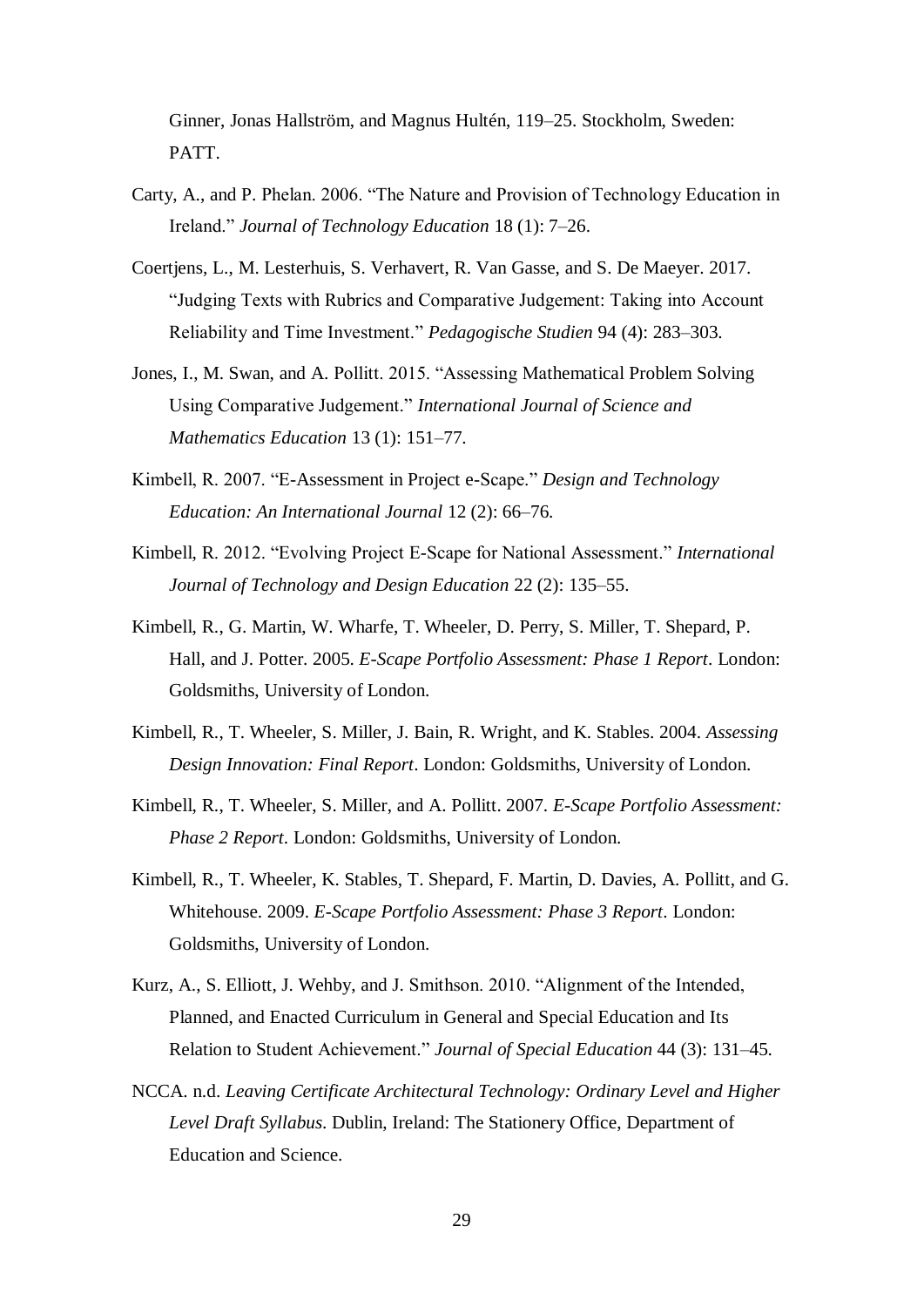- NCCA. n.d. *Leaving Certificate Engineering Technology: Ordinary Level and Higher Level Draft Syllabus*. Dublin, Ireland: The Stationery Office, Department of Education and Science.
- NCCA. 2007a. *Leaving Certificate Design and Communication Graphics Syllabus*. Dublin, Ireland: The Stationery Office, Department of Education and Science.
- NCCA. 2007b. *Leaving Certificate Technology Syllabus*. Dublin, Ireland: The Stationery Office, Department of Education and Science.
- NCCA. 2018a. *Junior Cycle Applied Technology*. Dublin, Ireland: Department of Education and Skills.
- NCCA. 2018b. *Junior Cycle Engineering*. Dublin, Ireland: Department of Education and Skills.
- NCCA. 2018c. *Junior Cycle Wood Technology*. Dublin, Ireland: Department of Education and Skills.
- NCCA. 2019. *Junior Cycle Graphics*. Dublin, Ireland: Department of Education and Skills.
- Newhouse, C. P. 2014. "Using Digital Representations of Practical Production Work for Summative Assessment." *Assessment in Education: Principles, Policy and Practice* 21 (2): 205–20.
- Nicol, D., and D. Macfarlane-Dick. 2006. "Formative Assessment and Self-Regulated Learning: A Model and Seven Principles of Good Feedback Practice." *Studies in Higher Education* 31 (2): 199–218.
- Pollitt, A. 2012a. "Comparative Judgement for Assessment." *International Journal of Technology and Design Education* 22 (2): 157–70.
- Pollitt, A. 2012b. "The Method of Adaptive Comparative Judgement." *Assessment in Education: Principles, Policy & Practice* 19 (3): 281–300.
- Sadler, D. R. 2009. "Transforming Holistic Assessment and Grading into a Vehicle for Complex Learning." In *Assessment, Learning and Judgement in Higher Education*, edited by Gordon Joughin, 45–63. Netherlands: Springer.
- SEC. 2019a. *Materials Technology Wood: Coursework - Design Briefs*. Dublin, Ireland: State Examinations Commission.